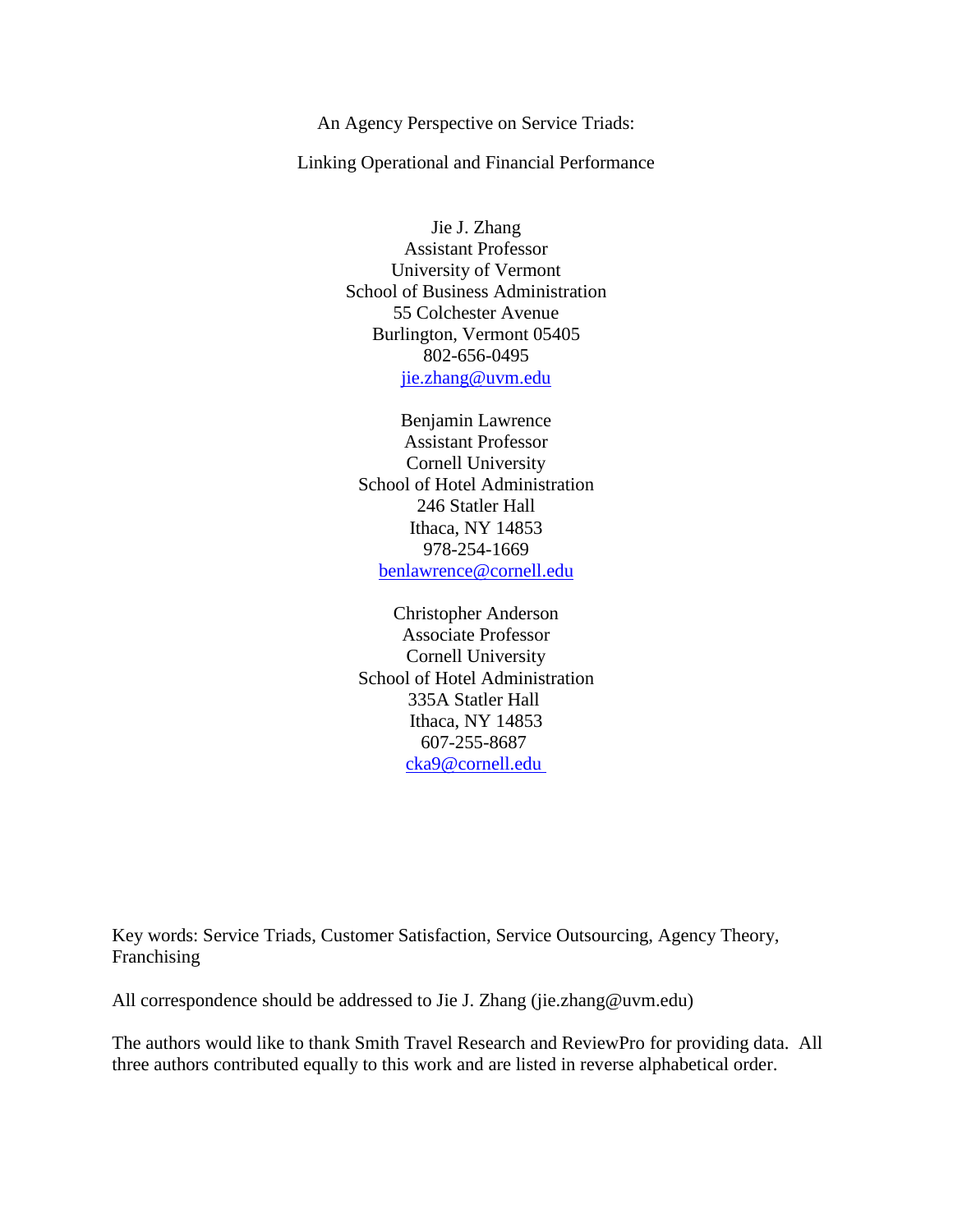# **An Agency Perspective on Service Triads: Linking Operational and Financial Performance**

## **ABSTRACT**

We explore one prolific type of service triad, the franchise triad, involving three primary stakeholders: the franchisor, the franchisee and the customer. In this triad, franchisees use their affiliation with the franchisor's brand to attract customers to their local outlets. In exchange for the right of assuming the identity of the brand, the franchisee pays the franchisor royalties and retains residual profits. Applying Agency Theory, this paper examines the inherent conflict of interests between a principal (i.e., franchisor) that controls and manages brand equity as a shared resource and an agent (i.e., franchisee) that retains pricing right and profits from the identity of the brand by interacting directly with customers. We empirically isolate the effect of triad structure on outlet performance by matching two unique datasets. One set of data captures operational performance in the form of aggregated online review scores and the other financial performance including average daily hotel rate and revenue per available room. We find that franchisees charge higher prices than their corporate counterparts even when controlling for operational performance. Even though franchisees charge higher prices they maintain similar financial performance in terms of revenue per available room. These results suggest that the triad structure plays a significant role in franchisees' ability to free-ride on shared brand equity and have important managerial implications for effective outsourcing, contract design and performance evaluation for a wide range of service industries.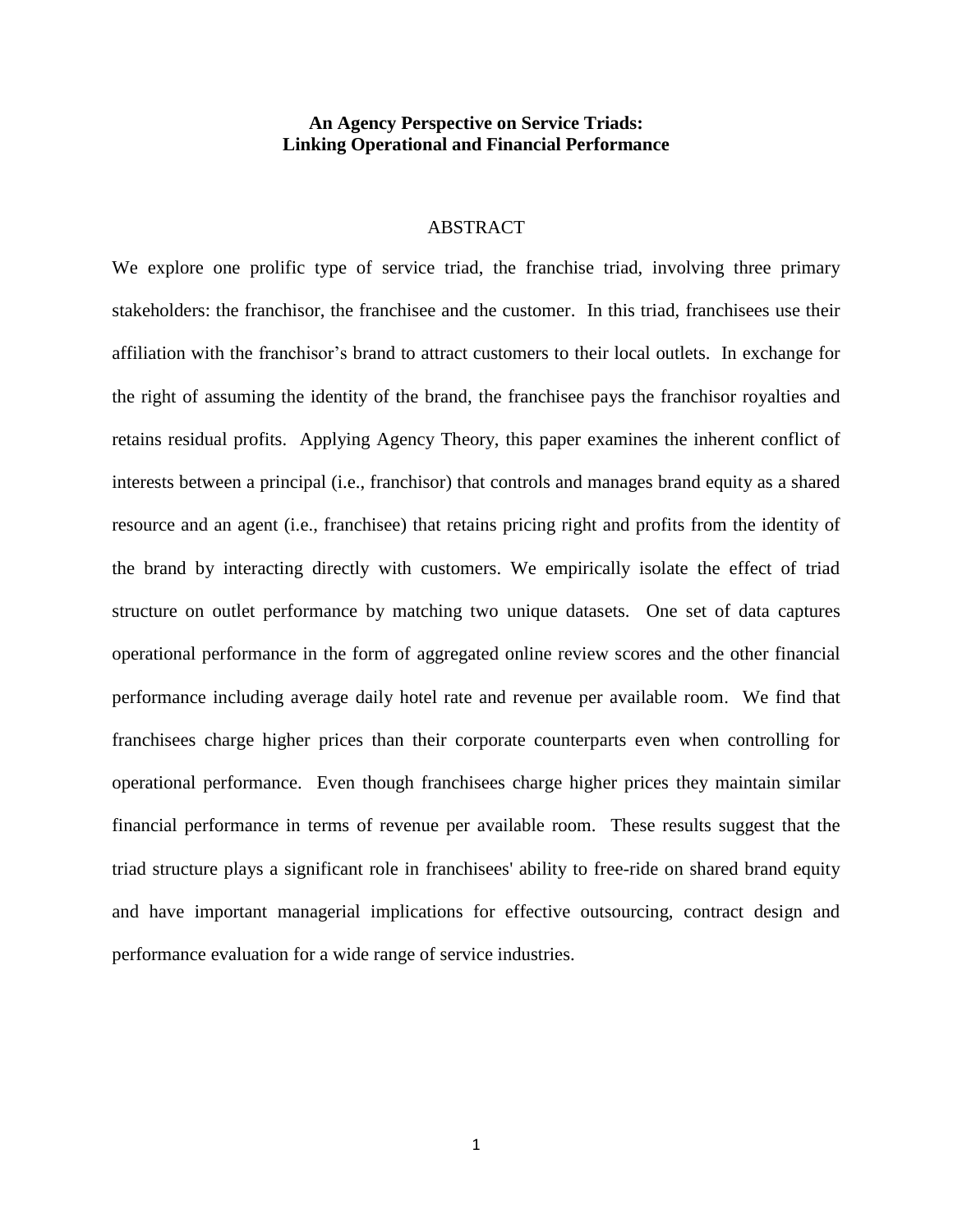# **An Agency Perspective on Service Triads: Linking Operational and Financial Performance**

# **1. Introduction**

 $\overline{\phantom{a}}$ 

Generating USD 782 billion or 3-percent of US GDP and serving customers at over 750,000 geographically dispersed outlets; the franchise business model plays a vital role in the US economy<sup>1</sup>. Franchising involves three major stakeholders: the franchisor, the franchisee and the customer. Franchising's ubiquity, as a form of distribution, is due partially to its ability to incentivize independent local agents while affiliating them with a widely recognized brand. In this triadic relationship, franchisees (i.e., the agents) rely on the franchisor's brand to attract customers to their local outlets. In exchange for the right of assuming the brand in delivering service to customers, the franchisee pays the franchisor (i.e., the principal) royalties, typically calculated as a portion of total revenue. Customers interact with the local franchisee who is the direct service provider, yet associate their experience with the franchisor who owns the brand. For instance, McDonald's customers typically are unaware of the identities of the franchisees owning and operating the outlets.

The principal-agent relationship embodied in this triadic structure leads to potential conflict of interests. That is, the franchisor is primarily interested in building brand equity while franchisees are interested in maximizing return from owning and operating their local outlets. Since the local franchisees control both operations and pricing (Stewart and Davis 2005), franchisees may boost return by improving operations (thus gaining customers and revenue), increasing prices to inflate margins or cutting costs at the expense of operations. The latter two

<sup>&</sup>lt;sup>1</sup> Figures obtained from *The Franchise Business Economic Outlook: 2012* conducted by IHS Global Insight for the International Franchise Association.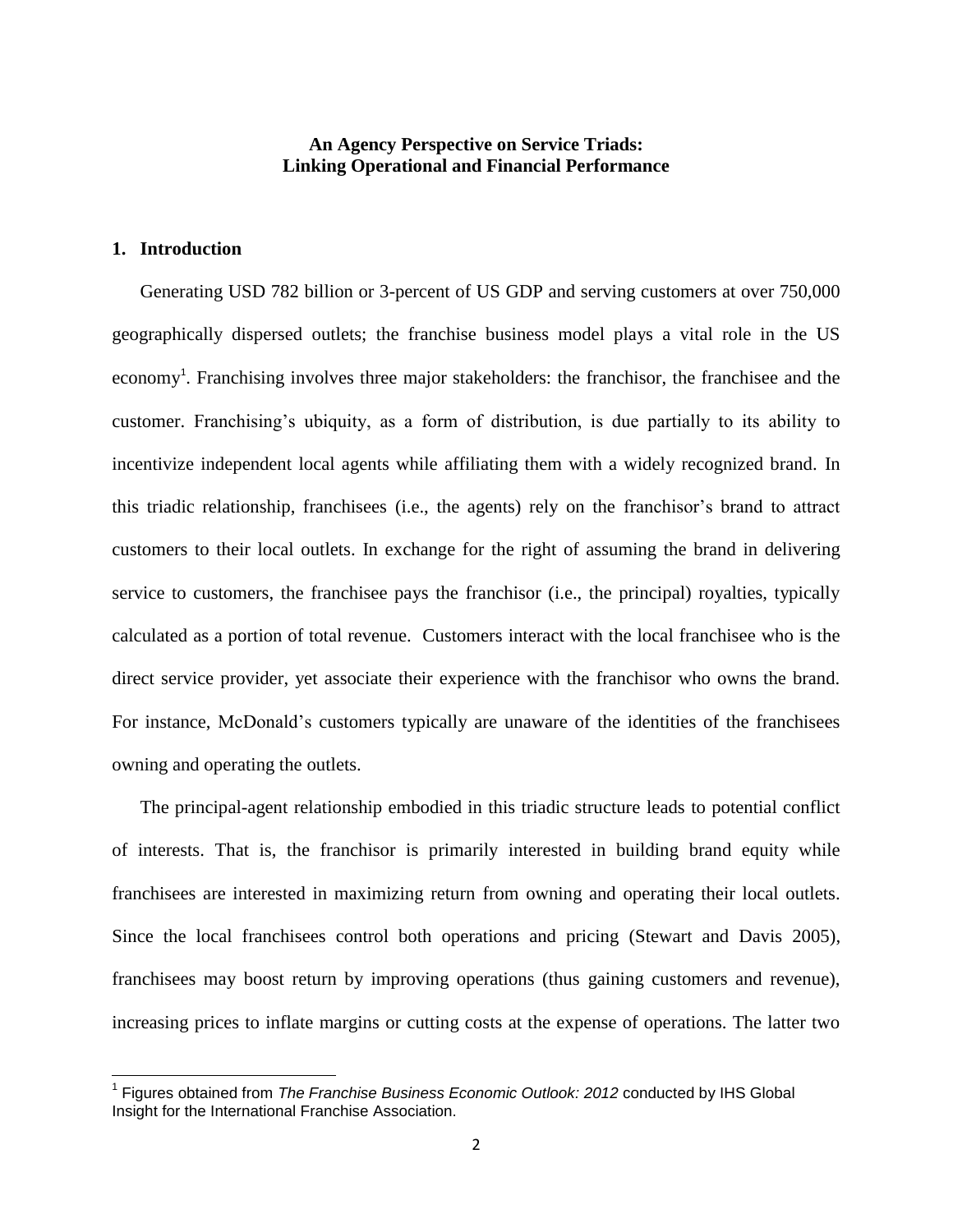responses essentially free-ride on the principal's brand that attracts customers to the outlet (Brickley and Dark 1987; Lafontaine and Shaw 2005a).

Royalty-based contracts have been the main mechanism to incentivize operational performance in triadic relationships. For example, call center service providers can pay a 'use fee' to the buying company based on call volume while the buying company shares the cost of call center staffing to align their interests (Ren and Zhou 2008). This is similar to franchise contracts that incentivize franchisees with a share of residual profits based on revenue. However, such revenue-based incentive structures are ineffective in dealing with the brand freeriding problem inherent in the franchise triad. As long as there is no obvious negative impact on revenue, the franchisees can use their leeway in service delivery and pricing to maximize local outlet profit. Although this free-riding problem arises from the triadic structure, prior literature has largely taken a dyadic (i.e., principal-agent) (Morgan, Kaleka, and Gooner 2007; Zsidisin and Ellram 2003; Balakrishnan, Mohan, and Seshadri 2008), rather than triadic (i.e., consumerfranchisee-franchisor) perspective.

We contribute to the service triad literature by addressing several gaps. First, we introduce franchising as a service triad. We advance the understanding of such triads as the archetypical service triad where a firm (franchisor) delegates core customer-facing operations and pricing rights to third-party service providers (franchisee) and provides them with the benefits of brand equity. Although a growing body of literature has examined triadic relationships, including supply chain networks within the context of manufacturing (Choi and Wu 2009; van der Valk and van Iwaarden 2011; Choi and Wu 2008; Rossetti and Choi 2008) and service triads resulting from business process outsourcing (Niranjan and Metri 2008; Li and Choi 2009), this literature has failed to consider franchising as a prolific triadic structure. We present in Figure 1 a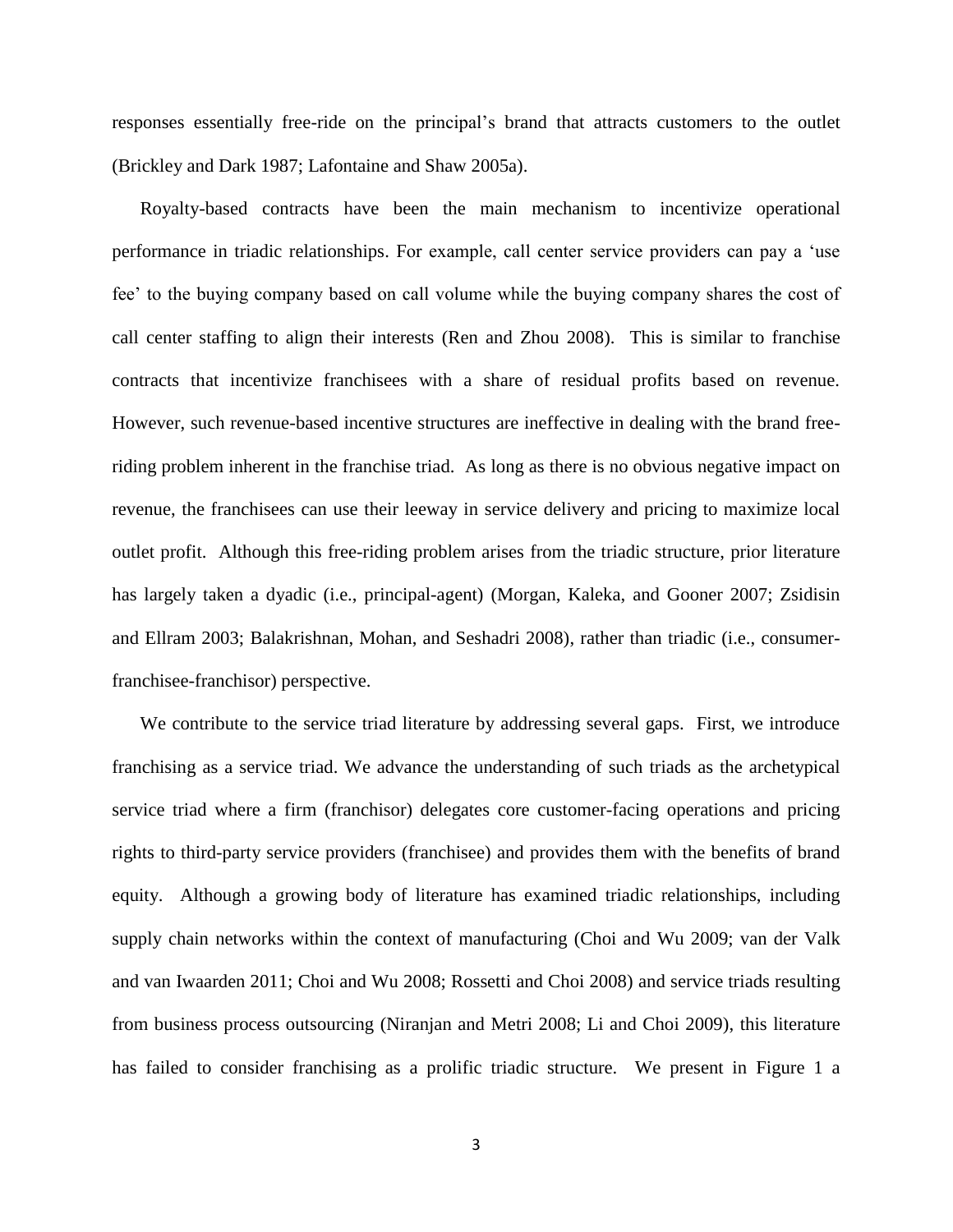conceptualization of four fundamental types of triads that exist in the strategic outsourcing of manufacturing and service processes. Second, our unique data set allows us to empirically examine the implications of triadic relations in terms of operational performance and financial performance. Although the operations literature has begun to explore the implications of ongoing interactions within triadic relationships (Wynstra, Axelsson, and Van der Valk 2006; Van der Valk, Wynstra, and Axelsson 2009; Selviaridis and Spring 2010), empirical work examining the financial impact of service triads has been scant. This is due in part to the empirical challenges in obtaining and matching data from different stakeholders in the triad. Third, our work informs an important structural tension that has not yet been explored in the operations literature on triads. This structural tension involves brand equity as a shared resource controlled and managed by one company and a service provider that profits from the identity of the brand and controls customer-facing operations and pricing.

In this article, we address these gaps in the literature by asking the following research question: What effect do service triads, in the form of franchising, have on financial performance at the outlet level? Our model examines the potential for brand free-riding by an outsourced agent by controlling for outlet operational performance measured by aggregated customer perception. Our findings offer managerial insights on contract incentive structures and monitoring procedures related to customer-facing service triads.

The remainder of the paper is organized as follows. We first provide an integrative literature review examining the key constructs in our conceptual framework and introduce agency theory. We follow by explicating the structural differences across four types of triads and their implications for pricing and operations, taking brand affiliation into consideration. We then describe the context of our study, the US Hotel industry. Next, we develop our hypotheses and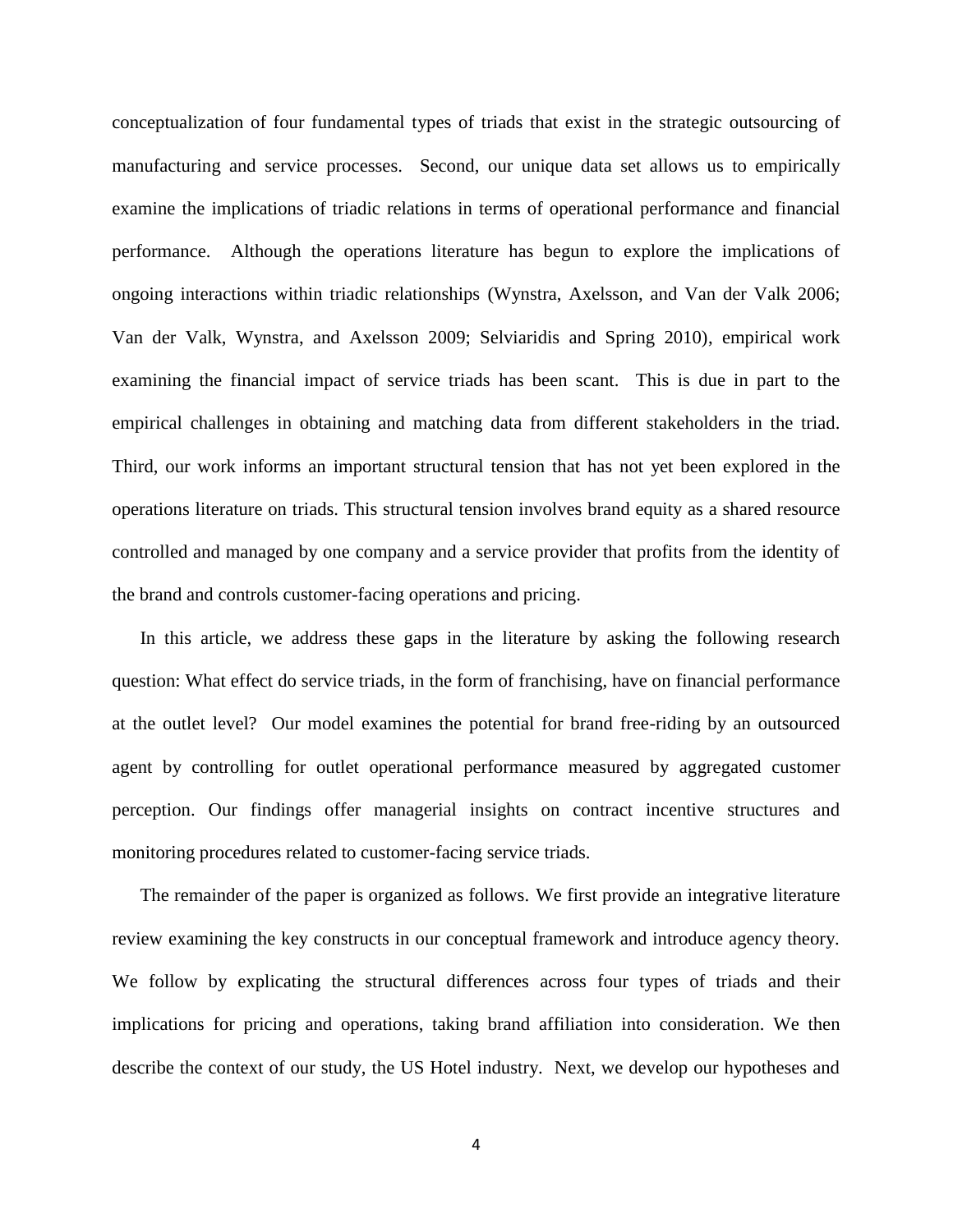test these hypotheses by matching two unique datasets, ReviewPro's Global Review Index with Smith Travel Research's hotel scales and revenue data. We conclude with a discussion that highlights the theoretical contributions and managerial implications of our work along with thoughts on limitations and proposals for future work.

## **2. Literature review**

A triad consisting of supplier, buyer and customer is an increasingly important unit of analysis in both manufacturing (Choi and Wu 2009; van der Valk and van Iwaarden 2011; Choi and Wu 2008; Rossetti and Choi 2008) and service (Niranjan and Metri 2008; Li and Choi 2009) settings. Triadic relationships introduce structural tensions that can impact pricing, operational performance and financial performance. Using examples from manufacturing and services, we illustrate multiple types of triads based on the structural differences in Figure 1.

## *2.1. Types of Triads*

|               | <b>Manufacturing</b>                        | <b>Services</b>                                                  |                                                                   |                        |  |
|---------------|---------------------------------------------|------------------------------------------------------------------|-------------------------------------------------------------------|------------------------|--|
| <b>TRIAD</b>  | <b>T1: Contract</b><br><b>Manufacturing</b> | <b>T2: Outsourcing</b><br><b>Back-office</b><br><b>Processes</b> | <b>T3: Outsourcing</b><br><b>Front-office</b><br><b>Processes</b> | <b>T4: Franchising</b> |  |
| <b>FIGURE</b> | <b>OEM</b><br>C<br>B                        | Back-office<br>Service Provider<br>в                             | Front-office<br>Service Provider                                  | Franchisee<br>B        |  |

**Figure 1:** Strategic outsourcing of manufacturing and service processes lead to four major types of triads.

 $B = Brand$  Owner /  $C = Customer$ 

*2.1.1. T1: Contract Manufacturing*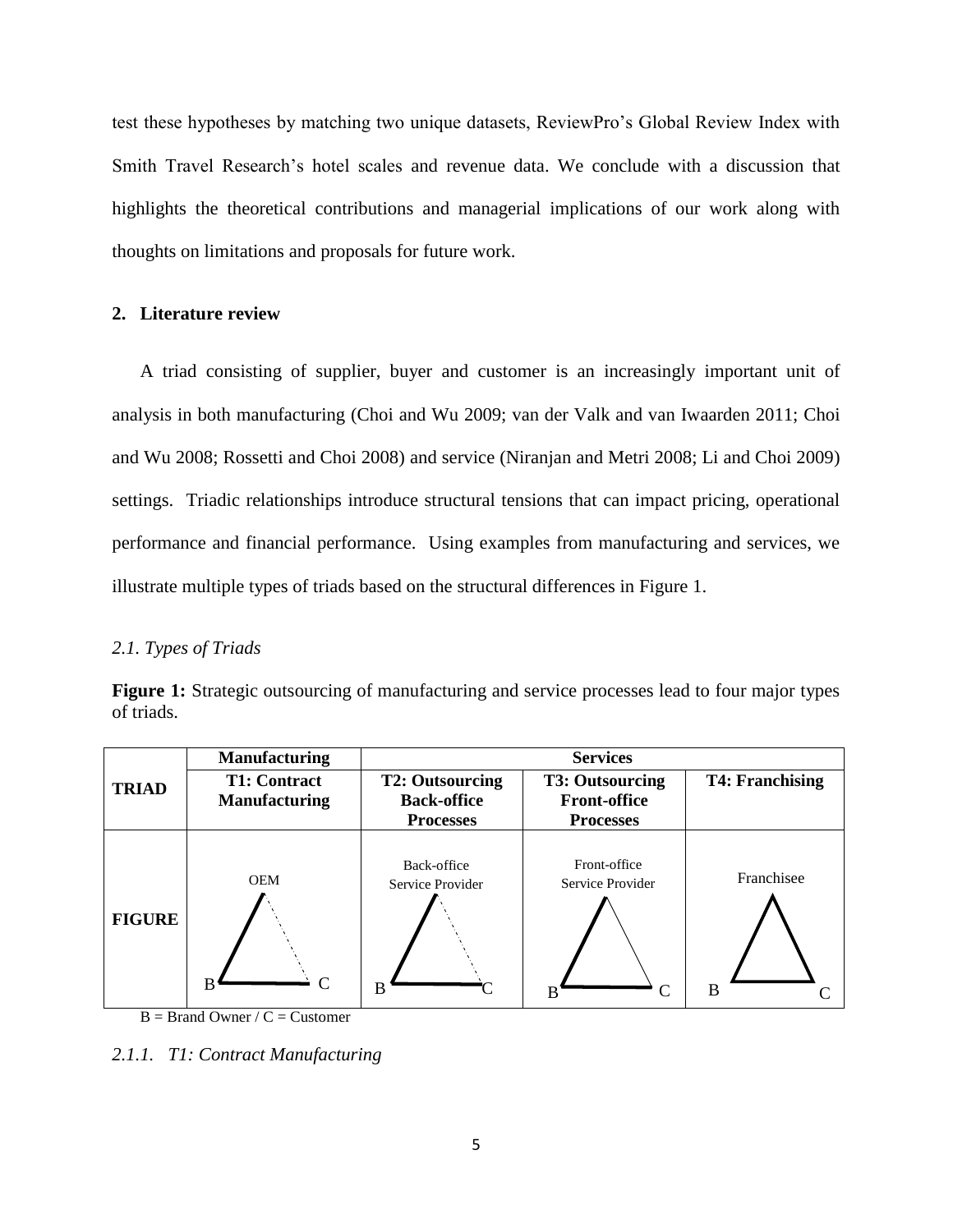Contract manufacturing is a common practice in the domain of tangible goods (Plambeck and Taylor 2005), which creates a triadic relationship (T1) between brand owner, OEM (original equipment manufacturer) and customer. For example, Apple designs its products but contracts OEMs to produce the goods, resulting in a triadic relationship among the brand (Apple), OEM, and customers. In this arrangement, Apple maintains tight control over the quality of the goods through design specifications, as well as pricing, marketing and servicing customers. Although brand equity may be tarnished by unethical business practices on the part of the OEM, as was the case with Apple and its manufacturer Foxconn, the link between the third-party contractor and consumer implicitly exists in the goods (represented using dotted line in the triangle). The outsourced agent in this triad has no direct contact with the end customer. T1 is not a service triad, but represents a case where control for pricing and operations resides in the brand owner.

### *2.1.2. T2/T3: Outsourcing*

Business service outsourcing enabled by information technology (Apte and Mason 1995; Karmarkar 2004) results in two distinct types of triads (T2 and T3). T2 involves a brand owner outsourcing back-office operations. For example, pharmaceutical companies outsource clinical trial projects to contract research organizations to reduce the cost of clinical trials. In this type of triad, the relationship between the company and the customer remains intact because the thirdparty service provider does not interact with the end customer. Though the customer may benefit from this outsourcing arrangement, if the cost saving translates to lower price, the customer associates their experience and perception of the drug with the brand owner (i.e., the pharmaceutical company). The pharmaceutical company retains significant control over brand management and keeps its core operations of drug development and production in-house. T2 is the equivalent of T1 in a service setting.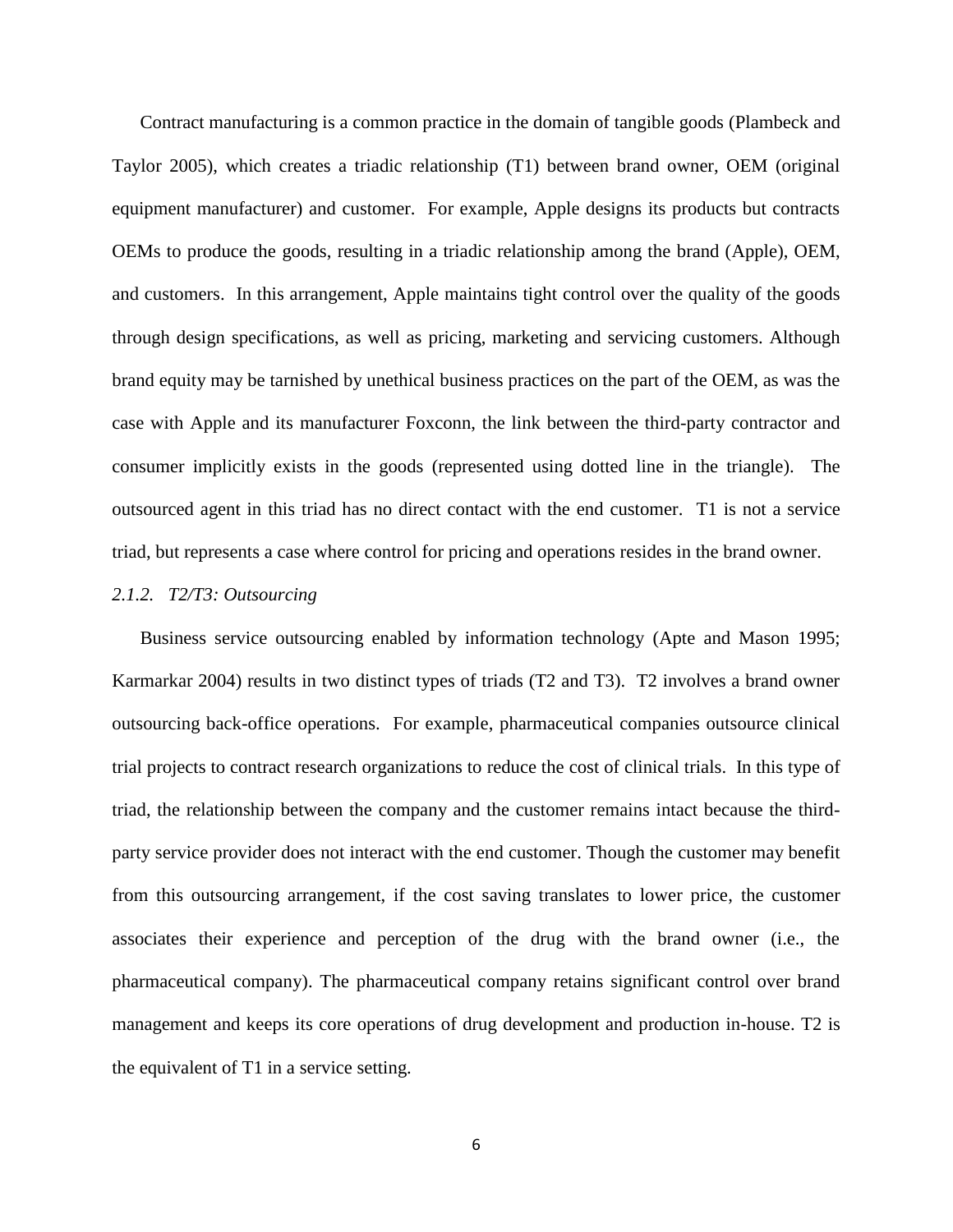T3 results from outsourcing customer-facing services to a third-party service provider. This is the type of service triad investigated by most service outsourcing literature (Ren and Zhou 2008; Dean and Rainnie 2009). The triadic relationship is among the company, the third-party service provider and the customer (Niranjan and Metri 2008; Balakrishnan, Mohan, and Seshadri 2008). The third-party service provider directly interacts with the customer on behalf of the outsourcing company. During the service encounter, the customer is under the impression that the brand owner is responsible for their experience, regardless of whether they are aware of the contractual link between the company and the third-party service provider. Failure to structure a contract that incentivizes desired behavior and monitor service quality may result in behavior that damages brand equity. Given the characteristics of intangibility and heterogeneity in services, such contractual arrangements are more difficult to monitor and measure than tangible goods (Ren and Zhou 2008). The outsourced function and its performance metrics typically are well-defined, as in turnkey third-party logistic solutions.

T1, T2 and T3 share several common traits. First, the contracted agent offers cost saving through economies of scale by pooling demand for the outsourced function. Second, the contracted agent in these triads has no direct control over customer-facing pricing. Typically, the customer pays the brand owner an all-inclusive price.

## *2.1.3. T4: Franchising*

The service triad (T4) we introduce involves the delegation of core customer-facing operations to an independent operator, as in the case of franchising. Franchising includes both business format franchising that involves the licensing of a business or trade style (e.g. restaurants, retail outlets, lodging) and product franchising which involves a sales relationship between a supplier and dealer (e.g. bottling companies, beer distributors, petroleum and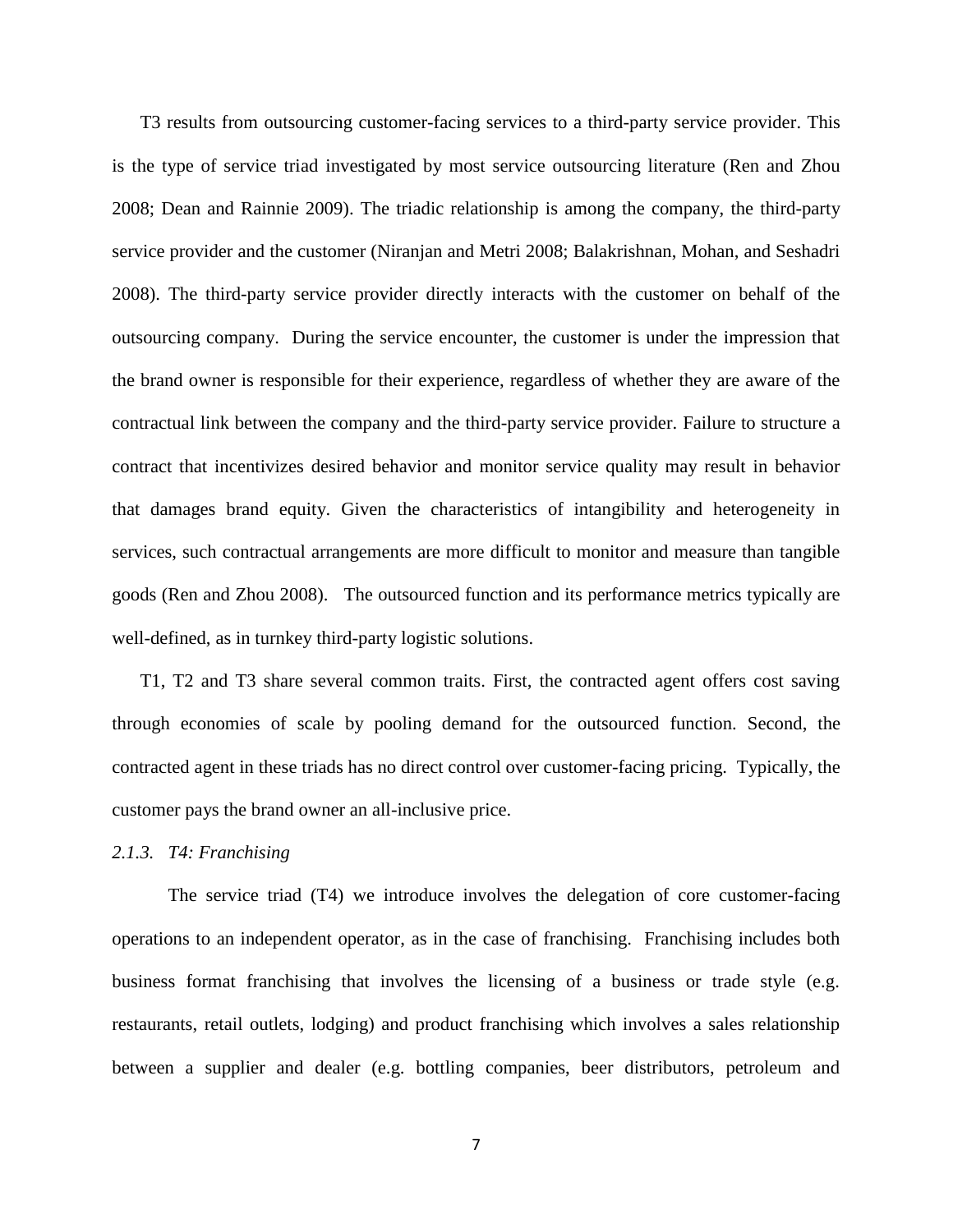automotive dealerships). These relationships involve customer-facing services that are often geographically dispersed and involve multiple agents. For example, Doctor's Associates, Inc. (DAI) is the parent company of the Subway sandwich brand but it contracts the operations of all its stores to thousands of independent franchisees that directly interact with the customer. Similarly, General Motors delegates critical distribution functions (sales and service of its vehicles) to select dealers. In both examples, high customer-contact frontline processes (Chase 1981; Metters and Vargas 2000) are outsourced while the franchisor provides support in the form of new product development and marketing. Franchisees in many systems also have some control over pricing, advertising and sales mix. Customers in such arrangements have direct interaction with the franchisee but often associate their experience with the brand owner, as what happens in T3.

Although some might conceptualize franchising as a special case of outsourcing because they share the common feature of direct service provider and customer interactions (represented by solid lines in the triangles), there are fundamental differences. First, the service provider has the right to adjust prices such as in promotions in franchise triads (T4), but not in business process outsourcing triads (T2/T3). Second, outsourcing adds value through demand pooling. For example, a call center is more cost efficient because it serves multiple organizations from one central location (Friedman 2002). In contrast, franchise triads aim to serve local customers more effectively by covering a dispersed geographic area while leveraging a well-known brand. This geographic dispersion is often a necessity in service based products with inseparability and perishability characteristics (Parasuraman, Zeithaml, and Berry 1985). In addition, limitations related to distribution in certain market segments necessitate the widespread dispersion of individual outlets to service local customers. Although technology may result in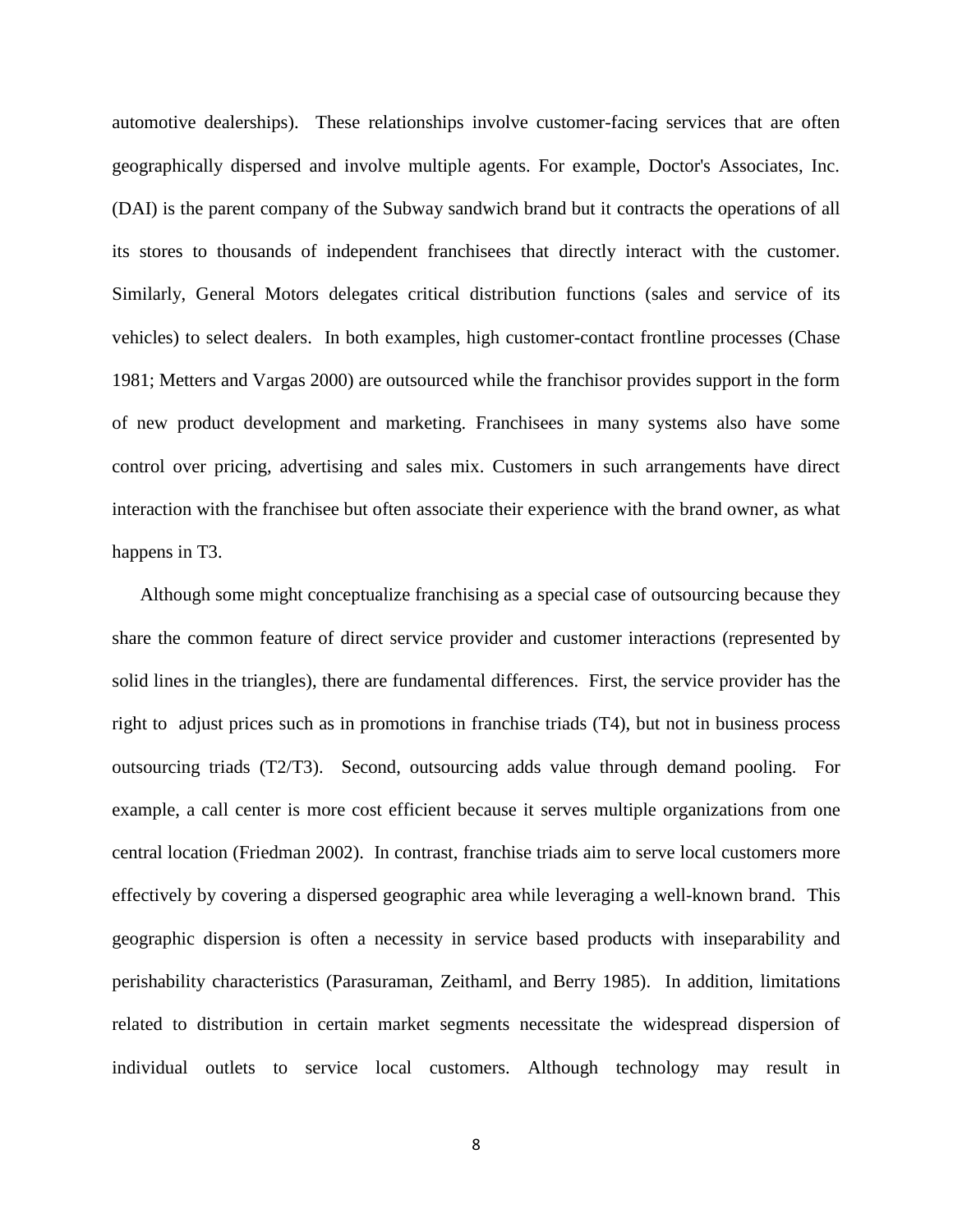disintermediation of such outlets shifting to centralized distribution that is more cost effective (e.g. the Blockbuster franchise model failure with the introduction of Netflix and streaming video), most service based products require local presence. Third, the outsourced function in T3 typically is a well-defined subset of the total functions that the company provides its customers with, while the outsourced function in T4 is the core value proposition. In short, the franchisee's pricing flexibility, the geographic dispersion of local outlets and the delegation of core functions are key factors to consider in incentivizing and monitoring franchise service triads.

# *2.2.Triads and the Principal Agent Problem*

Research examining interorganizational relationships in the operations literature (see Morgan, Kaleka, and Gooner 2007), and marketing channels literature (see Bergen, Dutta, and Walker Jr 1992) have used agency theory to explore the behavior of organizational partners. The primary focus of agency theory has been on the problems arising between principals and agents when each party works in their own self-interest and bounded rationality leads to an inability to monitor each party's behavior. Models of interorganizational behavior based on agency theory in the operations literature have primarily focused on one unit of study, the dyadic relationship between channel partners (see Handley and Benton 2012). Recent work has highlighted the potential of applying agency theory within the context of triadic relations in supply chains (Fayezi, O'Loughlin, and Zutshi 2012).

Research applying agency theory in a distribution setting examines two main relationship domains, vertical and horizontal agency (Combs, Michael, and Castrogiovanni 2004). Vertical agency involves issues related to a firm and the managers of its outlets. If unmonitored, vertical agency predicts that outlet managers will reduce their effort (i.e. shirk) because their self-interest is not tied directly to the success of the outlet. This vertical agency problem can be solved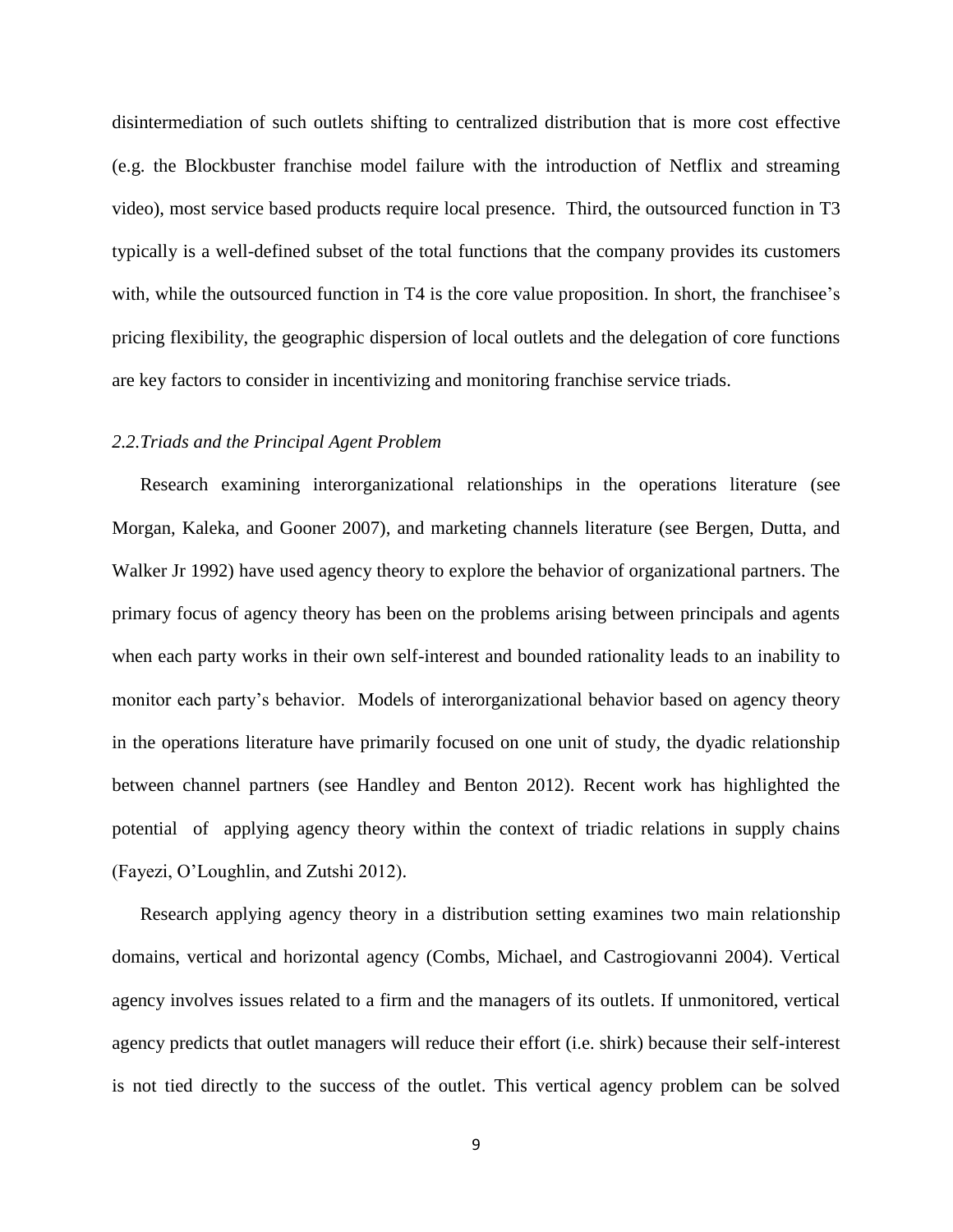through a combination of incentives and monitoring. Franchising is one contractual relationship that partially solves vertical agency issues as franchisees as residual claimants directly benefit from increased effort at the unit level. However, as franchisees are interested in profitability at the unit level and must pay royalties on total revenues, there is incentive to reduce costs even at expense of lowering system wide brand equity. The prevailing assumption of opportunism, the cornerstone of agency theoretic arguments, presupposes that channel partners, as self-interested actors, will take advantage of the brand to further their own wealth at the expense of other stakeholders including fellow channel members (Lafontaine and Shaw 2005a). Such behavior involves horizontal agency, or the potential for franchisees to free-ride on the brand.

In this paper we make a distinction among channel partners based on two distinct management functions, the management of the brand and its value and the management of frontline service operations. In the case of a franchise triad, the owner of the brand (franchisor) and the third party performing the outsourced service (franchisee) have different goals. The franchisee accrues the benefit of being part of a branded chain but is motivated to maximize individual outlet performance rather than total chain performance. The nonreciprocal structure regarding a shared brand resource can create positive spillover (Brickley and Dark 1987) allowing franchisees to free-ride on the franchisor's brand. Such free-riding behavior can include cutting corners (thus under-delivering quality and customer value) or overcharging customers, such that the franchisee profits from the brand without bearing the proportional share of costs.

Both vertical agency and horizontal agency issues may influence the pricing of products at individual outlets. However, they predict two different patterns of results related to operational performance. If franchise contracts properly incentivize outlet franchisees, thus solving the vertical agency issue, then franchisees should deliver higher levels of operational performance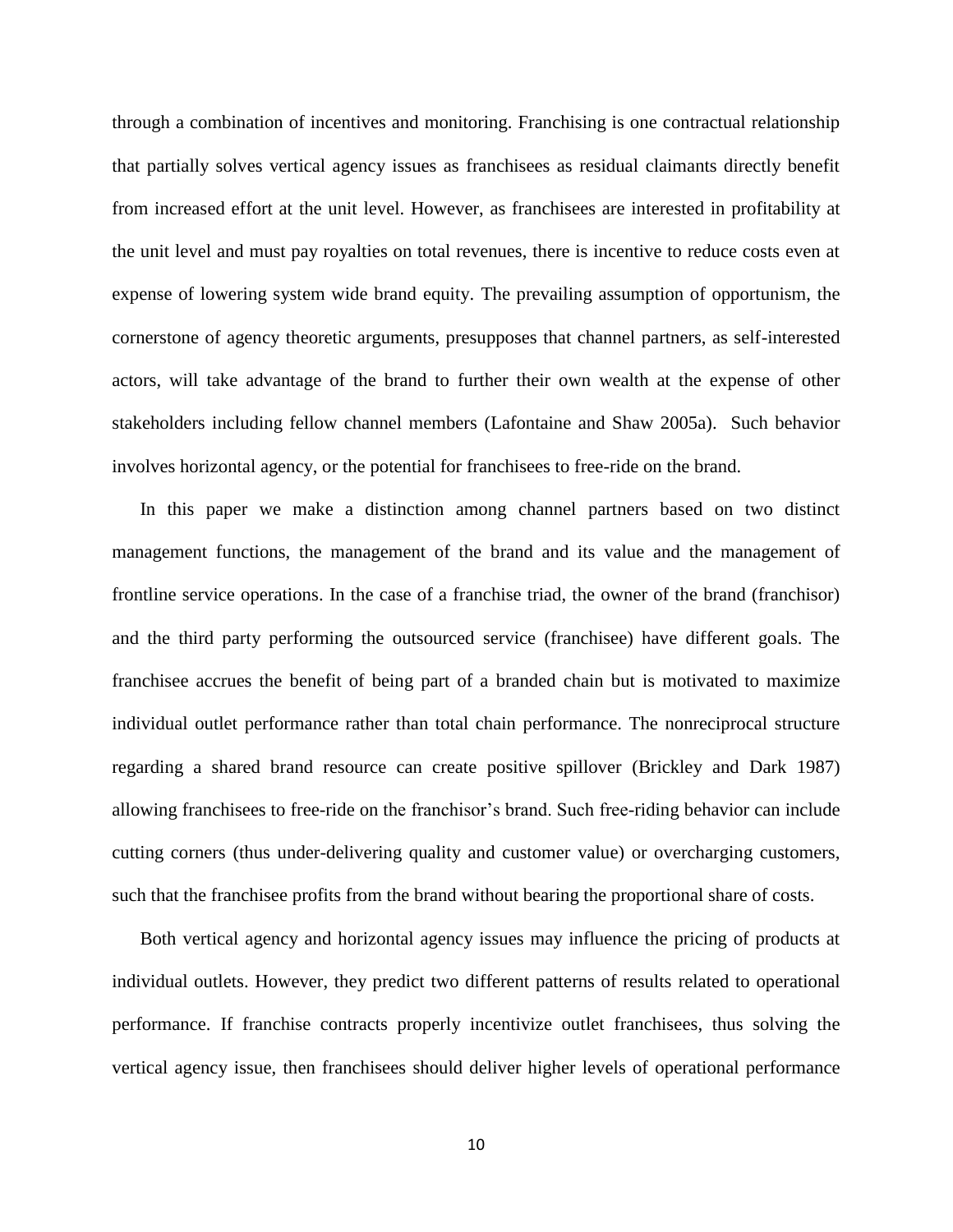than less motivated corporate employees. On the other hand, horizontal agency should result in brand free-riding encouraging outlet franchisees to overprice or under-deliver resulting in lower levels of operational performance for the same level of payment. If we examine pricing at the outlet level and control for operational performance we should be able to examine the potential for franchisees to overprice.

### **3. Theory and hypotheses**

The goal of this paper is to investigate the effect of triadic structure on financial performance in the context of franchising operations. We are particularly interested in two financial performance indicators: pricing and revenue. We present our conceptual model that explains the relationship among the key constructs: operational performance, brand affiliation, triad structure, and financial performance in Figure 2.

**Figure 2:** Conceptual Model and Hypotheses



Because franchise triads by default have a brand affiliation, we need to compare the pricing and revenue performance of three types of operating units: unbranded dyad, dyad with brand and triad (captured by the two categorical variables Triad and Brand). For example, an independent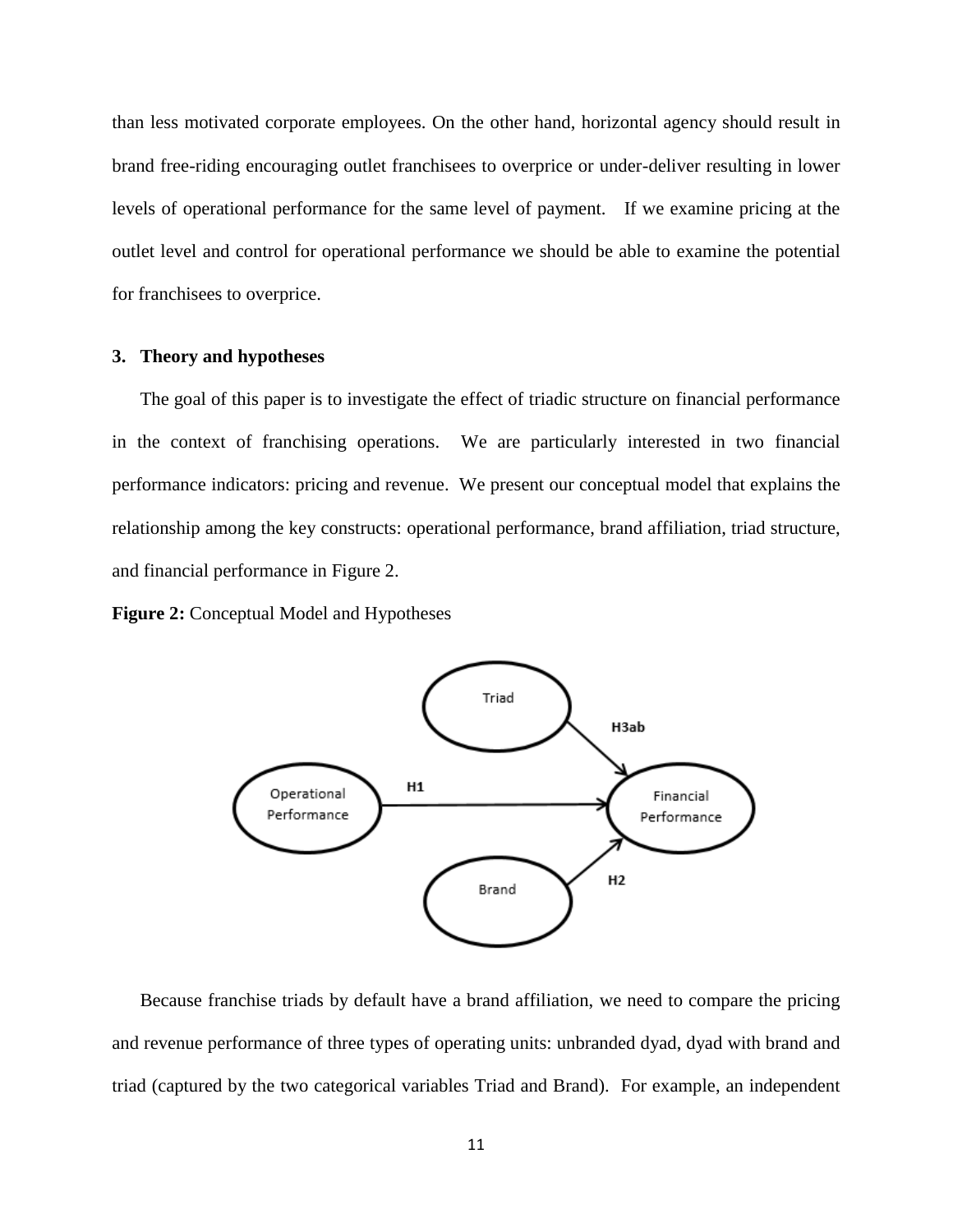fast food restaurant is a dyad with no brand affiliation; a McDonald's corporate owned and operated outlet is a dyad with a shared resource of brand equity; and a McDonald's franchised outlet is a triad with a shared resource of brand equity. Comparisons among these three types of operating units will isolate the effect of triadic structure. Isolating the potential brand effects on pricing and revenue are important given our goal of examining performance enhancement (or reduction) from the triad structures inherent in franchising, thus offering insights on contract incentive design and monitoring for service triads. Our conceptual model allows for comparison between three types of organizational forms: dyad, dyad with brand, and triad (with brand).

# *3.1. Effect of Operational Performance on Financial Performance*

Outlets with high levels of operational performance should benefit financially as demand should increase pricing power. Numerous studies have linked customer perception of operational performance in the form of online customer reviews, to increased pricing power (Melnik and Alm 2002a; Houser and Wooders 2006; Standifird 2001) and performance (Luo 2009; Trusov, Bucklin, and Pauwels 2009; Villanueva, Yoo, and Hanssens 2008). Sellers with high consumer ratings are also more likely to sell their products in the context of auctions (Resnick and Zeckhauser 2002) and attract more bidders and higher prices for their items (Melnik and Alm 2002b; Lucking-Reiley et al. 2007; Resnick et al. 2006). Positive consumer reviews have also been shown to impact aggregate sales (Godes and Mayzlin 2004; Chevalier and Mayzlin 2006; Ghose, Ipeirotis, and Li 2010; Berger, Sorensen, and Rasmussen 2010) and pricing power (Tirunillai and Tellis 2012; Kuksov and Xie 2010). One may argue that performance differences could be a result of varying operational effectiveness as proposed in a vertical agency argument. That is, better service leads to higher perceived value and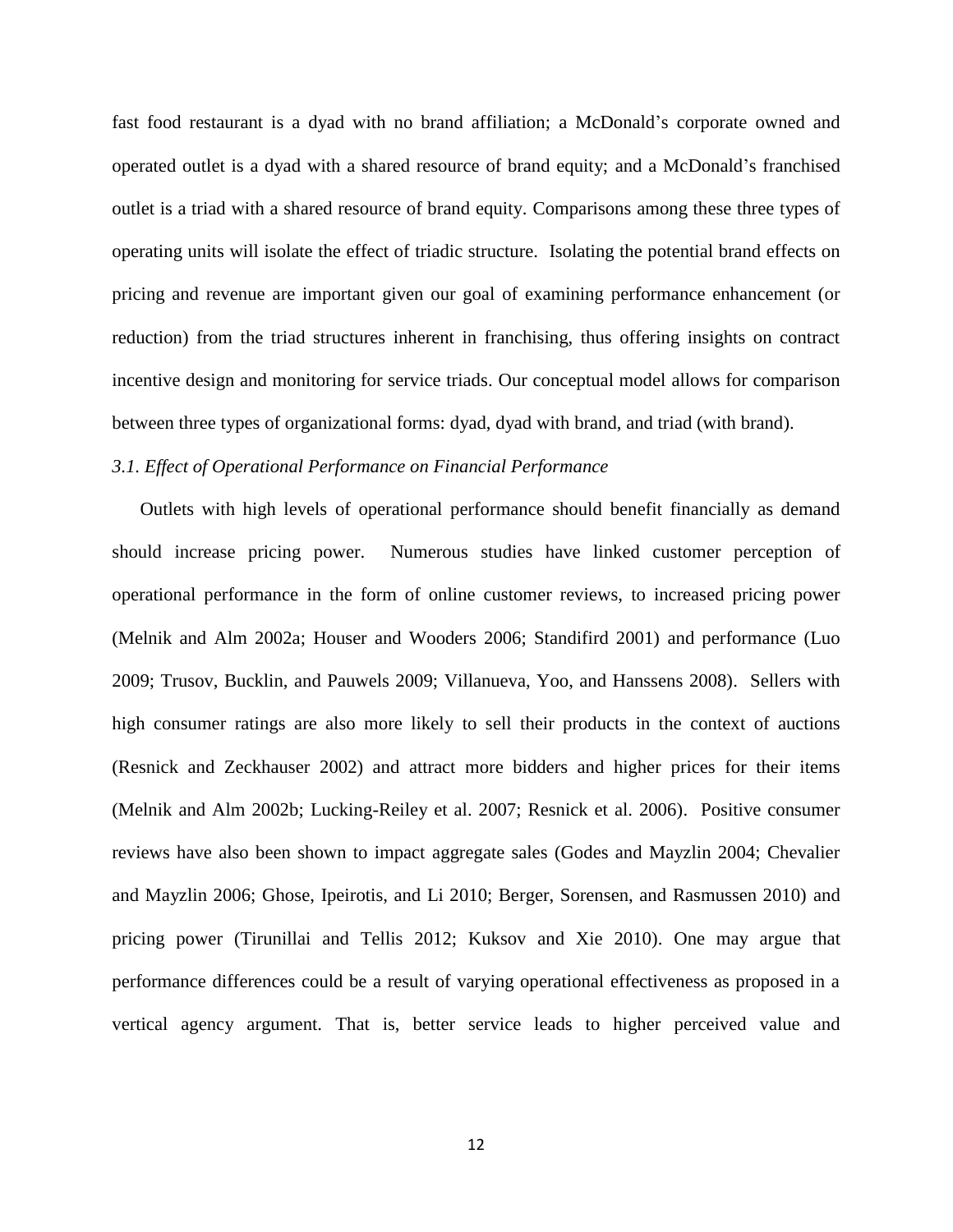subsequently higher pricing power and revenue. By including operational performance in the model, we are able to single out the brand and triad structure effects. We therefore propose:

**H1.** There is a positive main effect of operational performance on financial performance. *3.2. The Effect of Brand Affiliation on Financial Performance*

An extensive body of work in marketing supports the claim that brands increase perceptions of quality, value and willingness to pay (Aaker 1991; Dodds, Monroe, and Grewal 1991; Rao and Monroe 1989). Brands also help to reduce uncertainty and act as a guarantee of performance (Klein and Leffler 1981; Milgrom and Roberts 1986). The effect of brands and performance on pricing are particularly impactful in the service industry given the perceived risk and uncertainty associated with purchasing an intangible product (Murray 1991; Murray and Schlacter 1990). By including brand affiliation in our model, we are able to isolate triad structure effects from brand effects. We therefore propose:

**H2.** There is a positive main effect of brand affiliation on financial performance.

## *3.3. The Effect of Triad Structure on Financial Performance*

After controlling for brand effects and operational performance we can isolate the effect that a triad structure has on performance, including the price (i.e., cost paid by the customer) and revenue performance. There are two theoretical arguments that support the claim that a service provider in a triad will charge its customers higher prices. First, triads may incur higher coordination costs. Triad structures require more complex contractual arrangements and thus may be more costly to maintain and enforce, however productivity gains due to specialized knowledge and incentives may offset these costs (Darr, Argote, and Epple 1995). Double marginalization, where each party optimizes according to its own objectives, also points to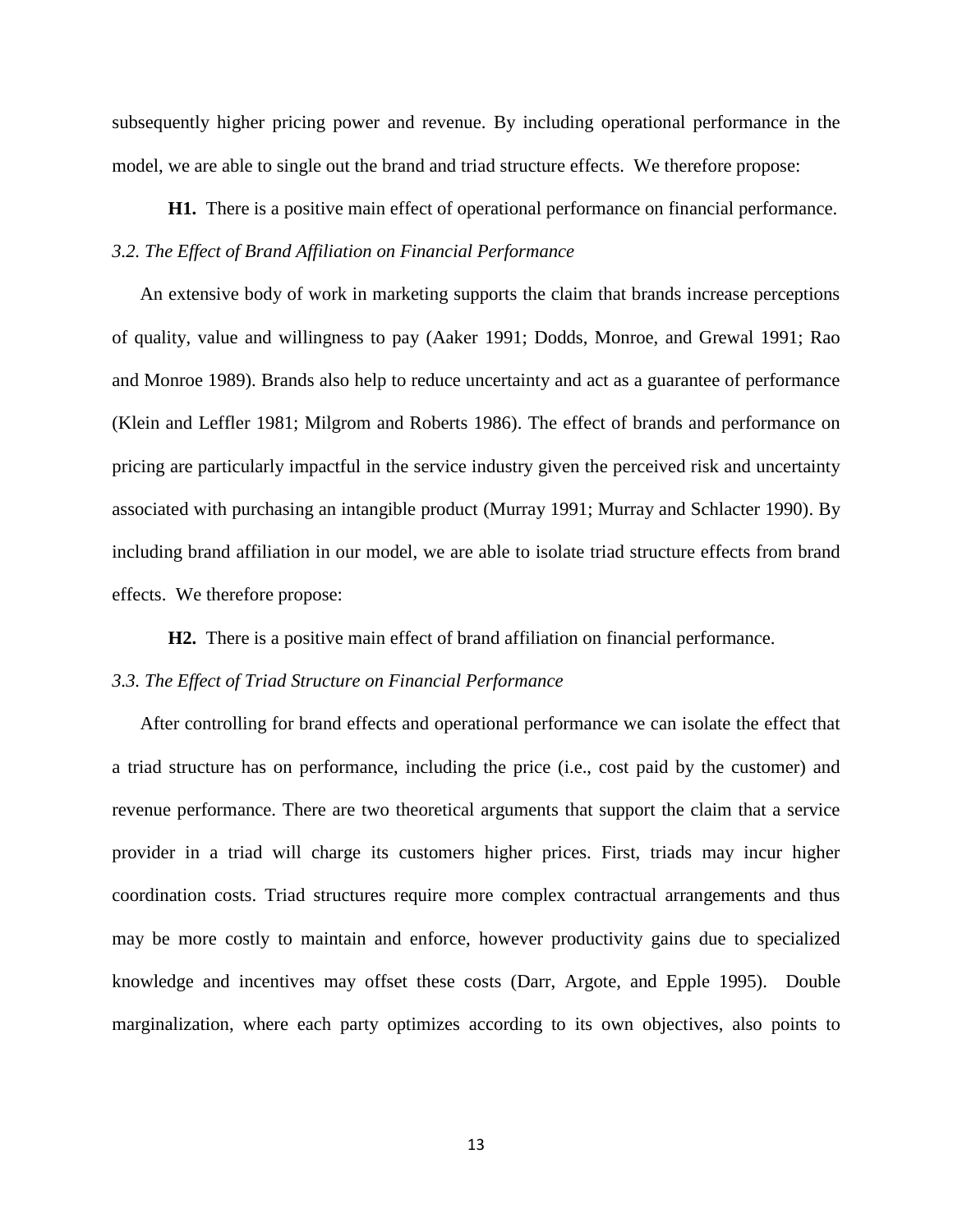higher price (Tirole 1988). However, this would also result in lower demand thus resulting in lower overall revenue due to deadweight loss for franchised outlets.

The second theoretical argument in support of higher prices involves the potential of thirdparty service providers to free-ride on the brand as argued in the horizontal agency discussed earlier. In the case of a triad, the owners of the brand (i.e. franchisor) and the service provider performing the service (i.e. franchisee) have different goals. The franchisee accrues the benefit of being part of a branded chain but is motivated to maximize individual property performance rather than total chain performance. In addition, the franchisee is not fully accountable for its operation's impact on the shared resource of brand equity. That is, the nonreciprocal structure regarding the brand can create positive spillover (Brickley and Dark 1987) allowing franchisees to free-ride on the franchisor's brand. Such free-riding is a problem that has been commonly acknowledged in the literature (Lafontaine and Shaw 2005b; Brickley and Dark 1987; Mathewson and Winter 1985; Shane 1998) that cannot be completely mitigated through contract design (Freedman and Kosová 2012; Quinn 1999; Michael 2002). Such free-riding behavior can include providing less service or overcharging customers, such that the franchisee benefits from the brand without bearing the proportional share of costs. Unlike triads that separate brand management and customer service functions, dyads, as represented by chain managed properties and independents, have no incentive to free-ride given that brand management functions and the service itself are fulfilled by the same party. Both chain managed chains and independents bear the full costs of lower operational performance and this should be reflected in their pricing. We therefore propose:

**H3a.** There is a positive main effect of triad on price.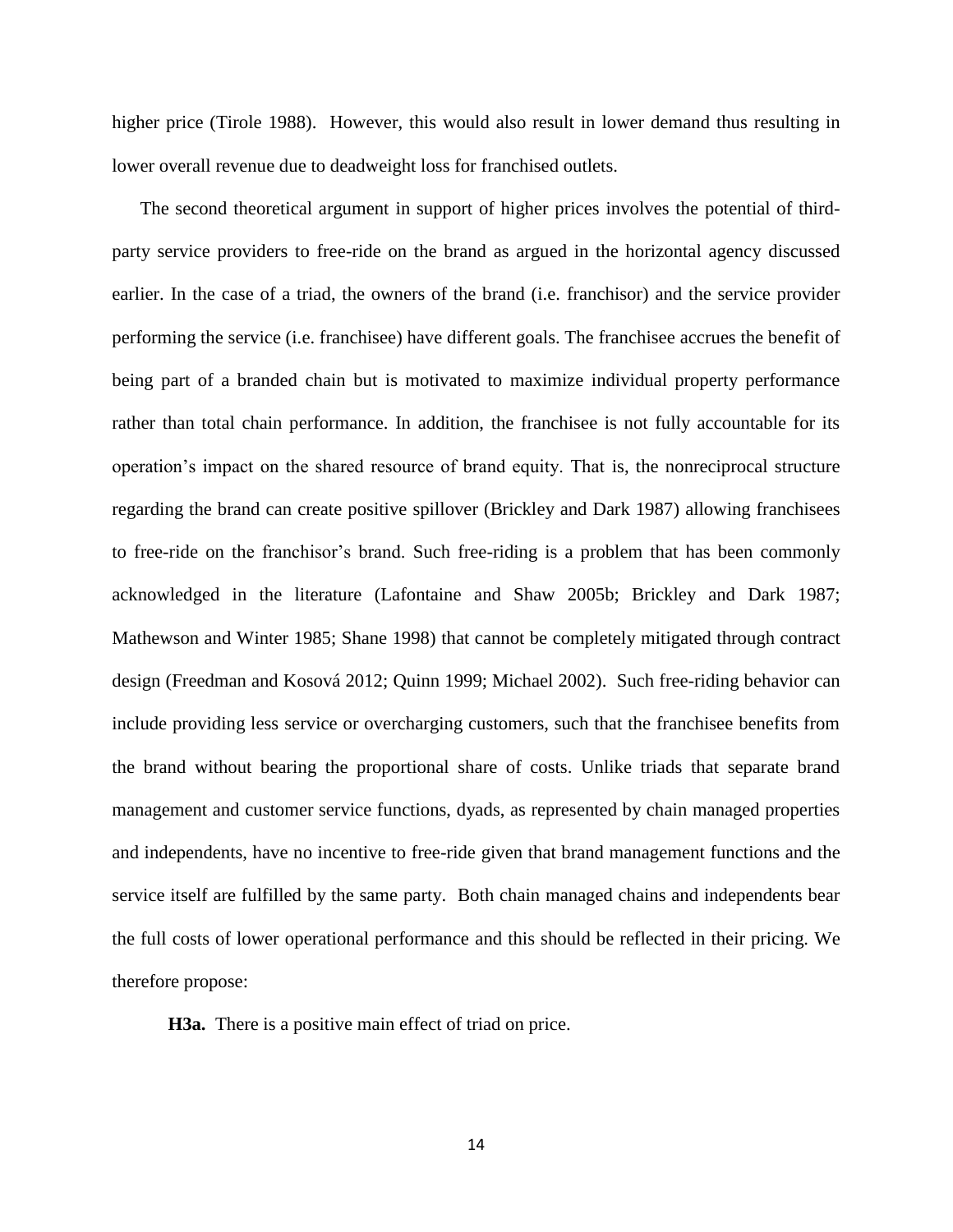Although we expect that after controlling for brand effects franchised outlets (triad) will maintain higher prices than either corporate owned or independent outlets (dyads) we do not expect that overall outlet performance measured by revenue will differ. Research has shown that third-party service providers can be incentivized to increase effort by retaining residual profits and in return pay a fixed proportion of their revenues to the outsourcing company (Krueger 1991). These revenue-based incentives however should theoretically encourage the third-party service provider to charge higher prices because of the cost structure. For example, the hotel industry uses revenue per available room (RevPAR<sup>1</sup>) to measure the overall financial performance by taking both price  $(ADR<sup>iv</sup>)$  and occupancy into consideration. To achieve the same RevPAR, the franchisee would prefer higher margin at the expense of occupancy versus keeping price low and increasing occupancy. The reason is that higher occupancy rates incur proportionally higher costs (royalty payment plus variable costs) than raising price and increasing margin. Therefore, we don't expect that the triad structure will affect revenue as franchisees will charge higher prices but will also reduce occupancy. We therefore propose:

**H3b.** There is no main effect of triad on revenue.

When H3a and H3b are both supported, it provides evidence of brand free-riding and exposes the weakness of revenue-based incentives.

### **4. Empirical methodology**

We situate our empirical investigation in the US hotel industry where dyads and triads coexist. This industry is representative of many settings where triadic relationships are critical to the experience and performance of parties in the triad. For example, in the automobile supply chain, the automakers contract local dealerships to provide customer-facing services ranging from sales support to price negotiation to after-sales maintenance. The dealerships rely on their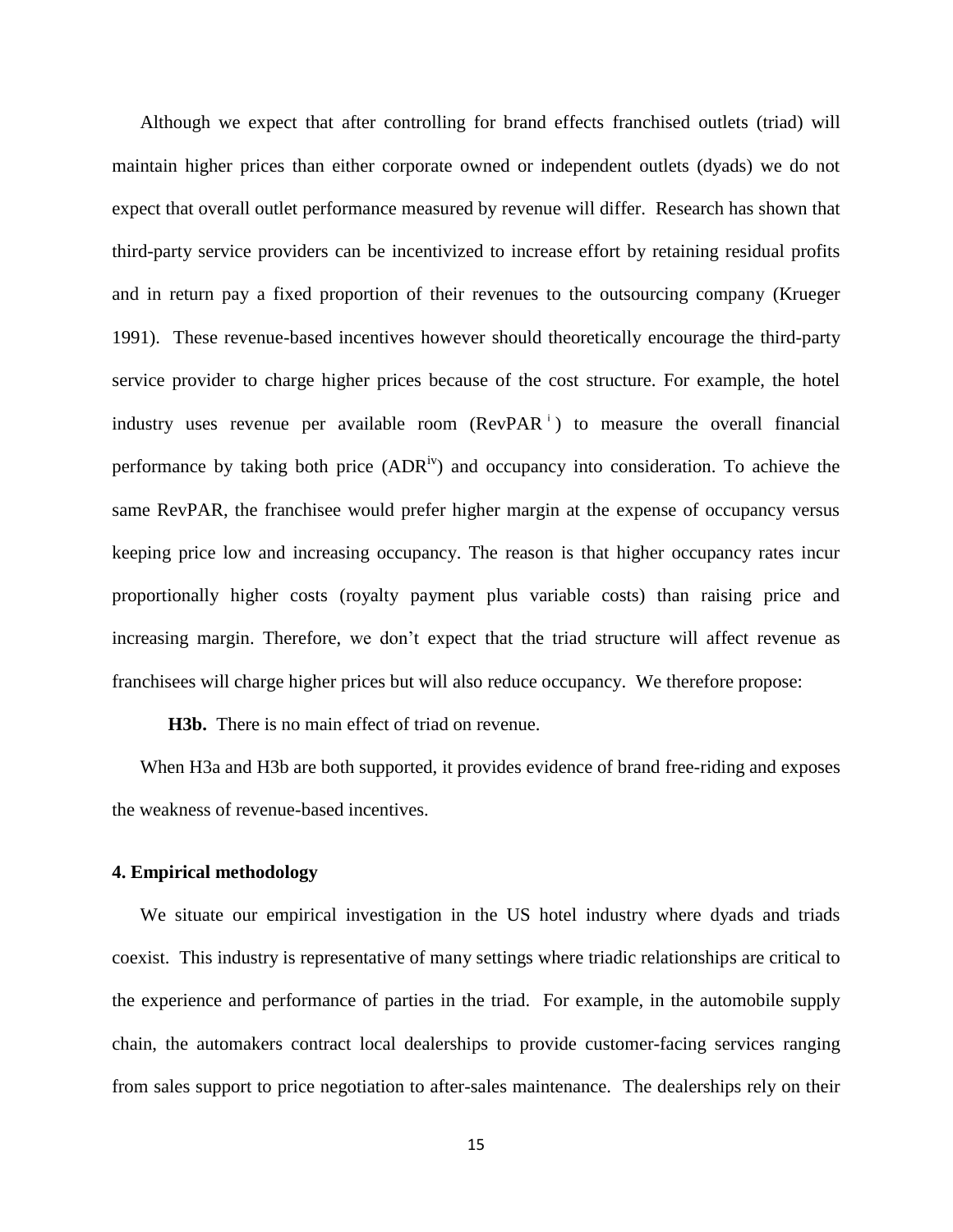affiliation with automakers' brands to attract customers to their local outlets; while customer experience and perception of the brand depends on their interactions with the dealership throughout price negotiation and auto care.

In the US hotel industry nearly half of the properties are affiliated with a national chain (Census Bureau 2010). Among the brand affiliated hotels, some are owned and operated by hotel chains, while others are branded under national chains but owned and managed by institutional investors (including real estate trusts (REITs), real estate investment funds and private equity firms) (deRoos 2010). As a result, three main categories of hotels exist – independent unbranded properties, franchise units, and chain owned and branded units<sup>"</sup>. Figure 3 classifies these three broad categories along the dimensions of organizational structure and shared brand affiliation.

**Figure 3:** Classification of hotel properties by brand affiliation and dyad/triad structures

|                        | <b>Brand Affiliation</b>              |                        |  |  |  |
|------------------------|---------------------------------------|------------------------|--|--|--|
|                        | (Shared Resource of Brand Equity)     |                        |  |  |  |
|                        | YES<br>NO                             |                        |  |  |  |
| <b>Triad Structure</b> | Franchise properties                  | n/a                    |  |  |  |
| <b>Dyad Structure</b>  | Chain owned and managed<br>properties | Independent properties |  |  |  |

We define the organizational form as dyadic when the party that provides the service and the brand, as perceived by the customer, belongs to the same organization. An independent property and its customers constitute a dyad because the property management is solely responsible for delivering the service experience and the brand equity accrues to the same organization. Similarly, a chain owned and managed property is also in a dyadic relationship with the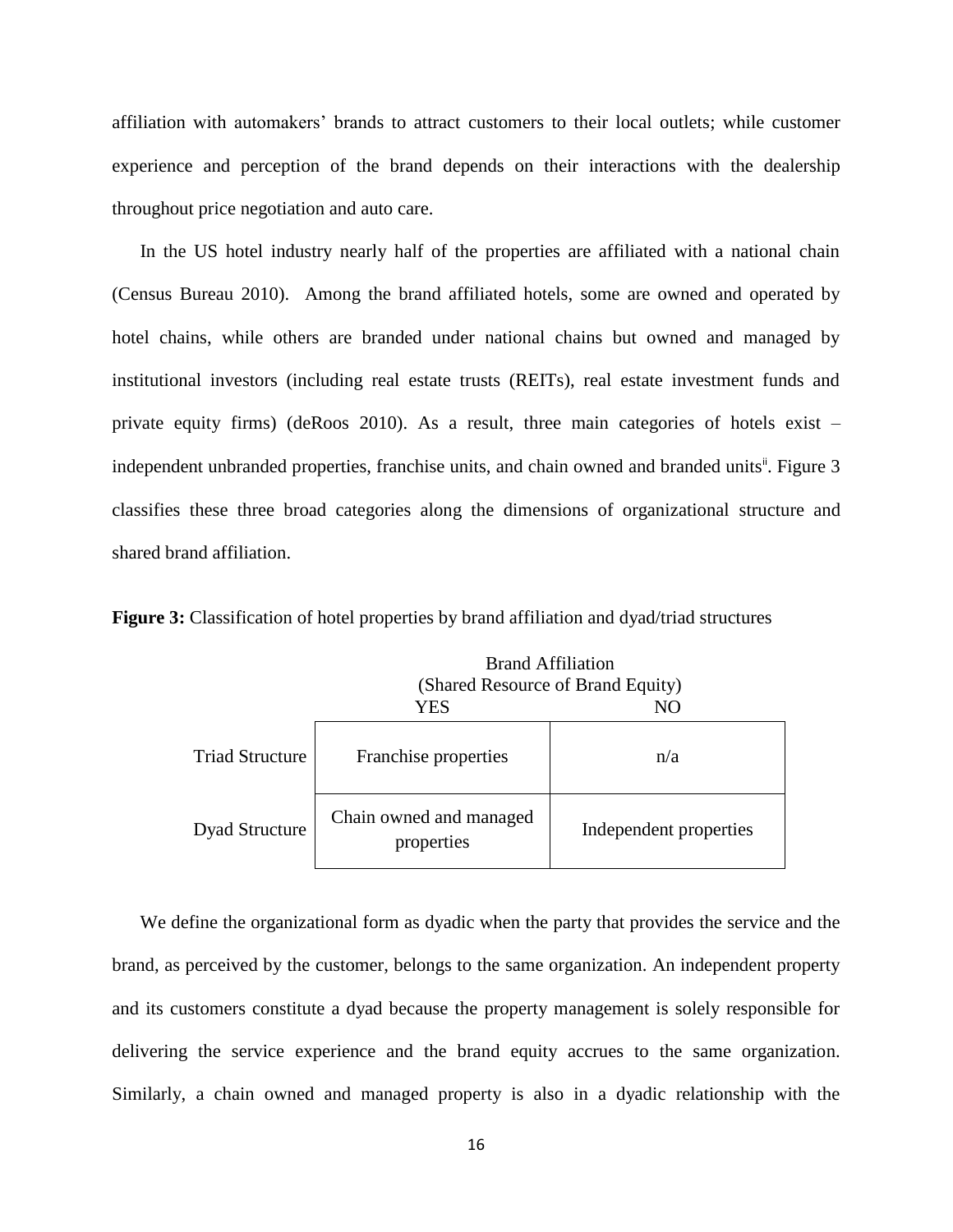customer. The difference is that the brand is a shared resource among the properties with the same affiliation that is recognized by customers. As a result, all these properties contribute to the brand equity they are affiliated with and in return benefit from the brand equity improvement. By contrast, a franchise property becomes a service triad where customers interact with the franchisee during service delivery, but associate their service experience with the brand. Figure 4 illustrates the relationship among the service triad participants involved in franchise properties. The nonreciprocal structure regarding shared brand resource sets franchise properties apart from independent and chain managed properties.

**Figure 4:** A service triad in US hotel industry: Managerial decisions of each outlet are distributed across multiple parties interacting with customers regarding brand and service management.



Using competitive set<sup>ii</sup> adjusted Average Daily Rate (ADR) index<sup>iv</sup> and RevPAR index as performance indicators, we compare service triads and dyads in the US hotel industry. Our keen interest is on the pricing and revenue implications of the triad structure, controlling for variations in operations, brand affiliation, and other contextual variables.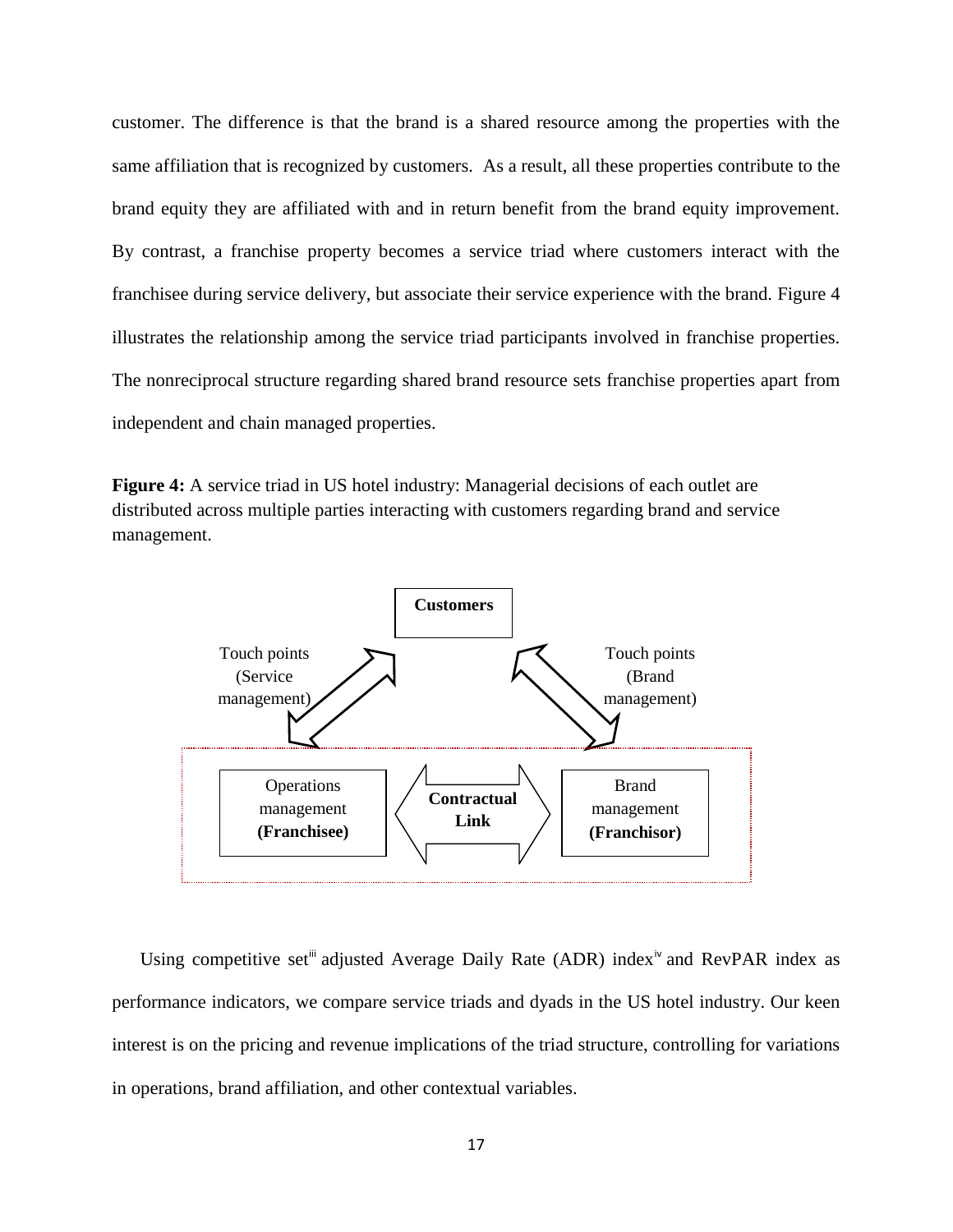### *4.1. Data description*

We combine two data sources, one on hotel performance and the other on customer perception data at the property level, to test our hypotheses. Performance data are monthly revenue, demand, and supply data from Smith Travel Research (STR) for 3 years (January 2010 through December 2012). We have these data for 15 major North American cities<sup>2</sup>.

We use ReviewPro's Global Review Index (GRI), an online reputation index, as our measurement of operational performance. Recent operations management literature on operational performance metrics (for example, Melnyk, Stewart, and Swink 2004; Stank, Goldsby, and Vickery 1999) has argued for the use of customer perceptions of provider performance as a metric that captures how the operation delivers value to its targeted customers. ReviewPro aggregates hundreds of millions of social media mentions, in over 35 languages, from online travel agencies, review websites and social media platforms. The GRI is an aggregate online reputation score for an individual hotel. It is based on scores given by consumers at major online review sites and online travel agencies and evaluates a hotel across various dimensions including cleanliness, decoration, food and drink, reception, room, and service. The GRI is calculated by analyzing quantitative scores on these sites, using a proprietary algorithm.*<sup>v</sup>* Therefore, the GRI index used in our study is an adequate and appropriate measure of the operational performance of the service provider. The ReviewPro's Global Review Index data we obtained however do not cover economy outlets. We discuss this limitation in the conclusion section. After matching of the two data sets we have a sample of 33,354 matched monthly observations across 1072 hotels.

# *4.2. Operational and financial performance variables*

 $\overline{\phantom{a}}$ 

<sup>&</sup>lt;sup>2</sup> Austin, Charlotte, Dallas, Denver, Los Angeles, Miami, New Orleans, New York, Phoenix, Portland, San Diego, San Francisco, Seattle, Toronto, Vancouver.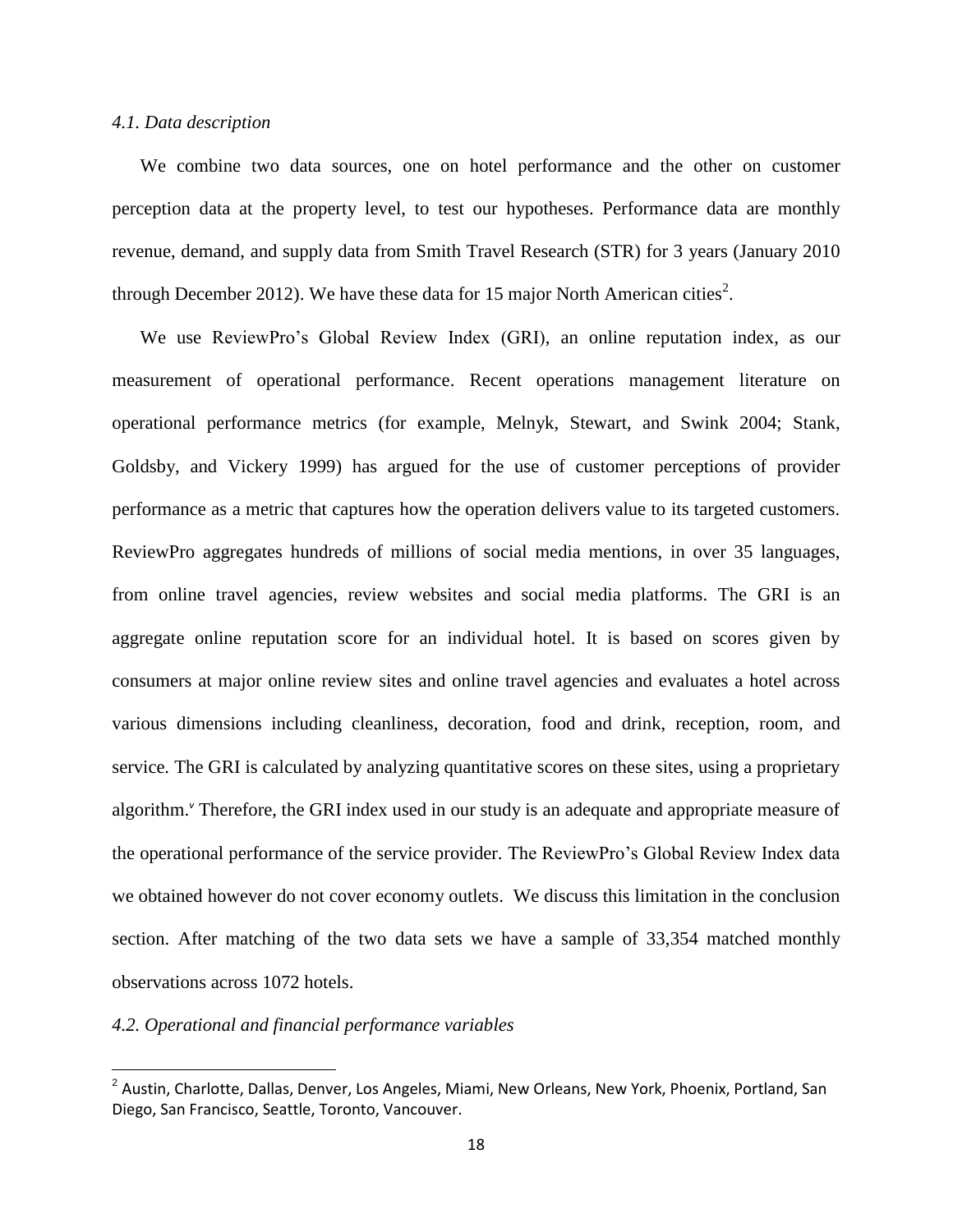Table 1 summarizes means and standard deviations for the three performance measures across chain scales<sup>3</sup> as defined by STR. ADRs decrease with decreasing chain scale, with occupancies also decreasing with decreasing chain scale and RevPAR (the product of ADR and Occupancy) decreasing with decreasing chain scale as price changes (across chain scales) dwarf occupancy changes. Our operational performance measure, GRI, also decreases with decreasing chain scale. The distribution of our sample across the chain scales is summarized in Table 2.

**Table 1**: Operational and Financial Performance metrics by STR chain scale classification

|                            |                       | <b>Chain Scale</b> |                  |         |                   |          |
|----------------------------|-----------------------|--------------------|------------------|---------|-------------------|----------|
|                            |                       | Luxury             | Upper<br>Upscale | Upscale | Upper<br>Midscale | Midscale |
| ADR(S)                     | Average               | 277.90             | 163.68           | 127.89  | 112.75            | 78.71    |
|                            | <b>Std. Deviation</b> | 159.87             | 57.67            | 50.20   | 45.69             | 32.98    |
| RevPAR(S)                  | Average               | 207.02             | 123.02           | 98.74   | 83.00             | 53.11    |
|                            | <b>Std. Deviation</b> | 123.67             | 58.36            | 54.26   | 50.72             | 36.01    |
| Operational<br>Performance | Average               | 0.86               | 0.82             | 0.81    | 0.79              | 0.75     |
| (GRI)                      | <b>Std. Deviation</b> | 0.06               | 0.06             | 0.07    | 0.08              | 0.10     |

**Table 2**: Sample makeup (%) by chain scale.

| <b>City</b> |        |                | <b>Scale</b>   |                 |                 |
|-------------|--------|----------------|----------------|-----------------|-----------------|
|             | Luxury | <b>Upper</b>   | <b>Upscale</b> | <b>Upper</b>    | <b>Midscale</b> |
|             |        | <b>Upscale</b> |                | <b>Midscale</b> |                 |
| Austin      | 6.2%   | 21.5%          | 36.9%          | 16.9%           | 18.5%           |
| Charlotte   | 5.1%   | 22.4%          | 41.4%          | 19.0%           | 12.1%           |
| Dallas      | 11.1%  | 38.9%          | 25.0%          | 12.5%           | 12.5%           |
| Denver      | 13.6%  | 19.9%          | 27.3%          | 24.2%           | 15.0%           |

 $3$  Chain scale segments are a method by STR that groups hotels into different comfort levels, based on the actual average room rates.

 $\overline{\phantom{a}}$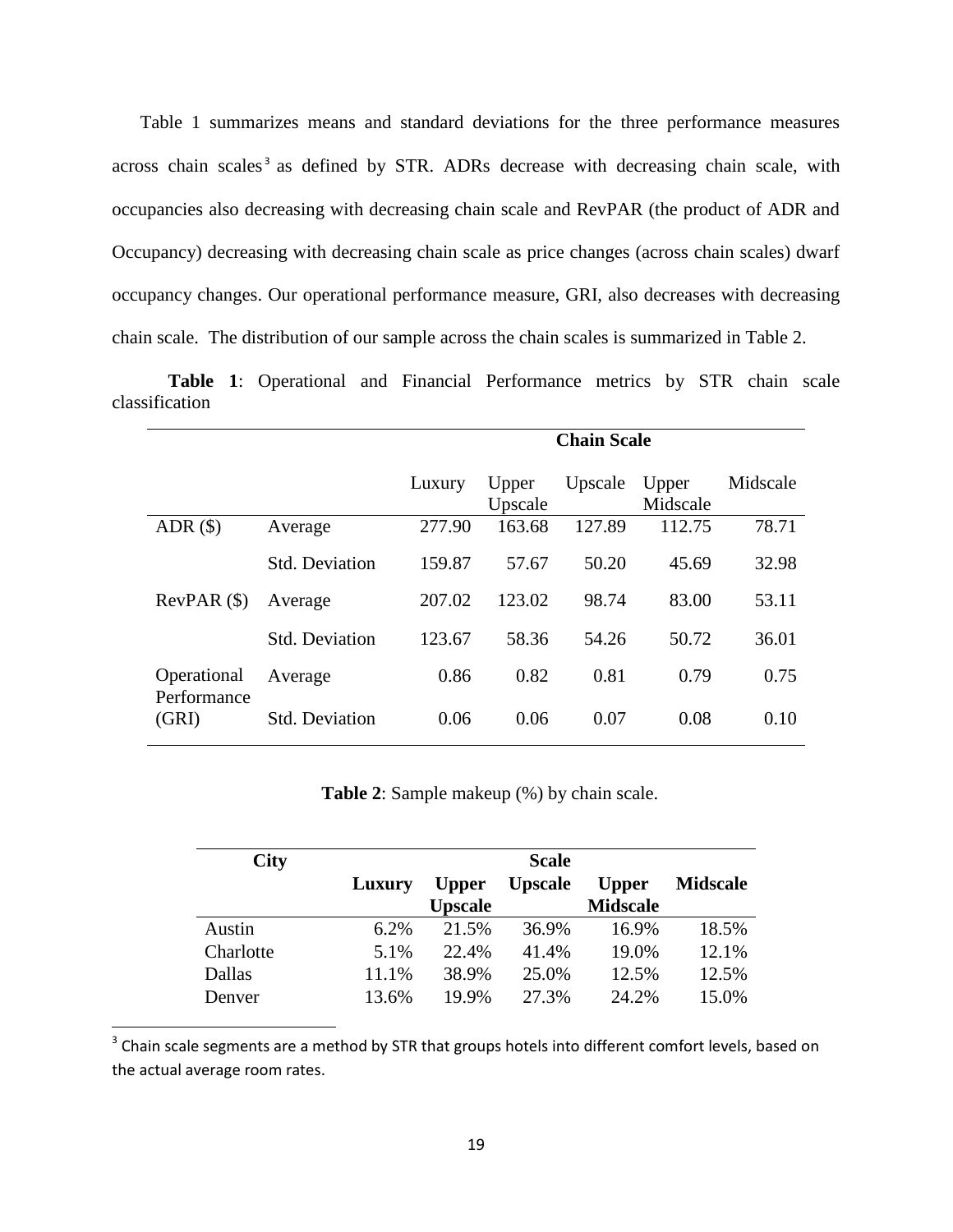| Los Angeles   | 17.0% | 44.7% | 17.0% | 19.2% | 2.1%  |
|---------------|-------|-------|-------|-------|-------|
| Miami         | 27.9% | 22.1% | 38.2% | 8.9%  | 2.9%  |
| New Orleans   | 21.7% | 26.1% | 21.7% | 24.6% | 5.9%  |
| New York      | 23.6% | 25.3% | 30.3% | 17.4% | 3.4%  |
| Phoenix       | 5.6%  | 19.7% | 29.6% | 29.6% | 15.5% |
| Portland      | 4.8%  | 28.5% | 28.6% | 20.6% | 17.5% |
| San Diego     | 6.3%  | 34.4% | 23.4% | 20.8% | 15.1% |
| San Francisco | 17.0% | 51.2% | 13.8% | 7.5%  | 10.5% |
| Seattle       | 11.9% | 26.3% | 27.6% | 18.4% | 15.8% |
| Toronto       | 18.9% | 24.5% | 26.4% | 24.5% | 5.7%  |
| Vancouver     | 23.8% | 23.8% | 19.0% | 23.8% | 9.6%  |
| All           | 15.2% | 28.7% | 27.5% | 18.9% | 9.7%  |

We have this performance data at the property and competitive set level, where the competitive set is a list of hotels (typically 5-10) specified by the hotel property as its major competitors. As these hotels operate in a competitive market we use relative measures versus absolute measures – specifically we create ADR, RevPAR and GRI Indices – e.g. an outlet's RevPAR divided by the average RevPAR of its competitive set. As these indices take into account performance related to competitive sets they help adjust for outlet specific effects when testing out hypotheses. Table 3 summarizes the index averages across organizational structures and brand makeup. While the averages show distinct patterns, with branded Dyads always the highest followed by branded Triads then unbranded Dyads, none of these differences are statistically significant.

|                   |       |       | <b>Branded</b> |  |
|-------------------|-------|-------|----------------|--|
|                   |       | Yes   | No             |  |
| RevPAR Index      | Triad | 1.006 |                |  |
|                   | Dyad  | 1.059 | 0.953          |  |
| <b>ADR</b> Index  | Triad | 0.994 |                |  |
|                   | Dyad  | 1.045 | 0.970          |  |
| Operational       | Triad | 0.998 |                |  |
| Performance Index | Dyad  | 1.012 | 0.989          |  |

**Table 3**: Index averages by organizational form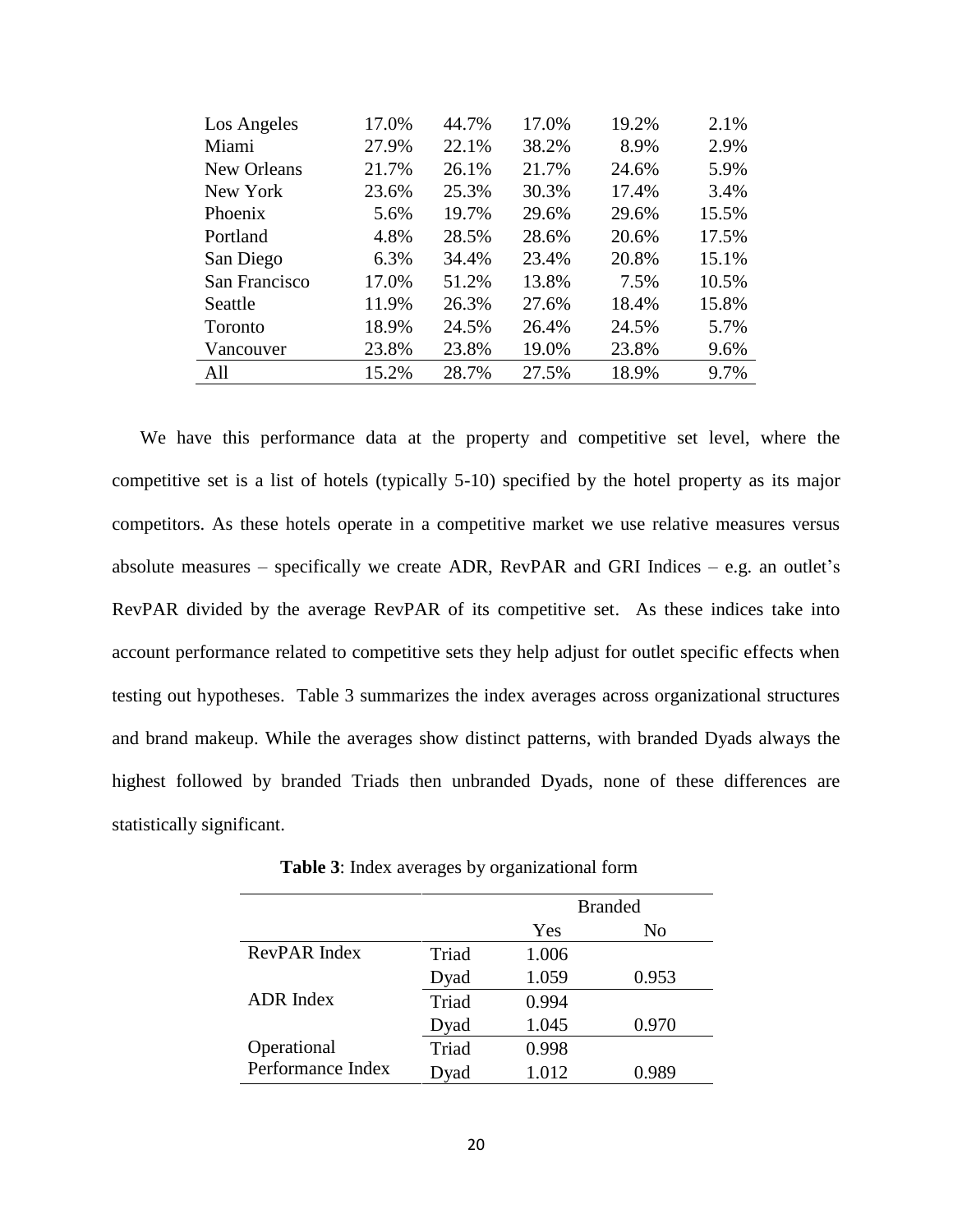## **5. Results**

Using the unique matched data set we are able to compare three organizational forms (dyad, dyad with brand, and triad), thus isolating the effects of brand affiliation and triad structure on both price and performance through a series of linear regressions for the two performance indicators. For ease of presentation we continue to refer to the two performance indications as ADR and RevPAR even though they are indices versus absolute values. Given the right skewed nature of our data, owing to the use of indices (index never  $\langle 0 \rangle$ , we transform all our continuous variables by taking natural logarithms. As a result of these transforms, regression coefficients of continuous variables are elasticity estimates and represent percentage changes in the nontransformed dependent variables given a percentage change in the non-transformed independent. In our regressions, we also control for hotel chain scale (star level) using indicator variables. We also account for Brand and Triad effects using dummy variables. As a result of using a log transformed dependent variable and categorical (dummy) independents, the impact of a (dummy) variable upon the non-transformed dependent is  $e^{coefficient}$ . Owing to the time series nature of our panel data we formulate a hierarchical linear model with repeated measures. Specifically we use a two way random effects model to account for both firm specific (1072 firms) and time effects (36 time series observations per firm) using PROC TSCSREG in SAS 9.2 to perform this autocorrected regression.

Table 4 summarizes model coefficients for the two performance indicators; we use the same independents across both dependents with the exception of the inclusion of occupancy (index) for ADR owing to firms adjusting prices relative to demand.

**Table 4**: Financial performance dependent variable regression results

|          | <b>ADR</b> | <b>RevPAR</b> |
|----------|------------|---------------|
| Constant | $-0.01027$ | 0.047406      |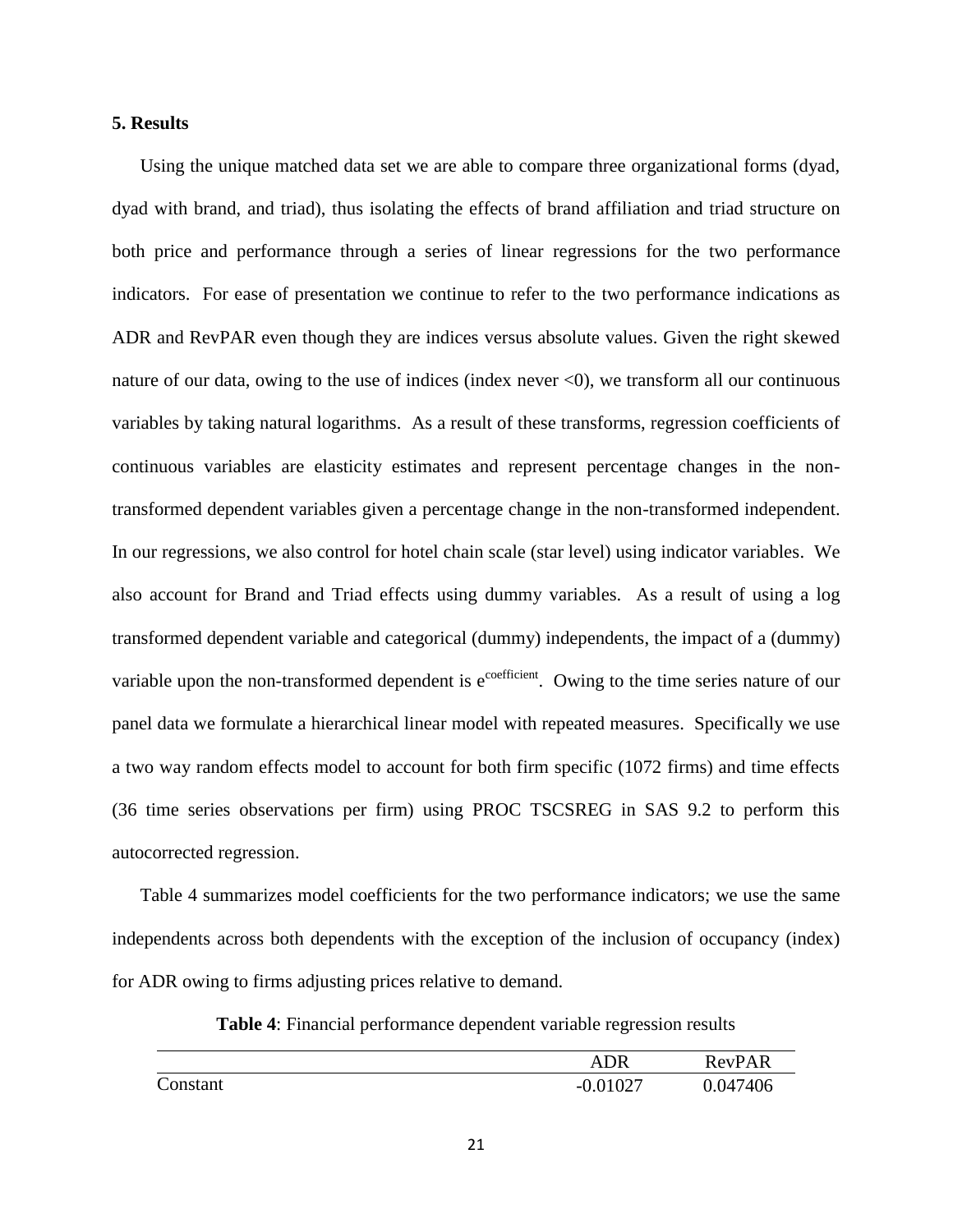|                                            | (0.0329)     | (0.0464)     |
|--------------------------------------------|--------------|--------------|
| Operational performance                    | $0.101473**$ | 0.307516**   |
|                                            | (0.00912)    | (0.0164)     |
| Triad                                      | $0.087359**$ | 0.02482      |
|                                            | (0.0123)     | (0.0154)     |
| <b>Brand</b>                               | $0.10568**$  | $0.141696**$ |
|                                            | (0.0122)     | (0.0173)     |
| Luxury                                     | $0.186697**$ | $0.211103**$ |
|                                            | (0.0182)     | (0.0258)     |
| <b>Upper UpScale</b>                       | $0.119766**$ | 0.153316**   |
|                                            | (0.0165)     | (0.0233)     |
| UpScale                                    | $0.09153**$  | 0.123358**   |
|                                            | (0.0155)     | (0.0219)     |
| <b>Upper MidScale</b>                      | $0.054036**$ | 0.048569*    |
|                                            | (0.0163)     | (0.0230)     |
| Size                                       | $-0.0321**$  | $-0.0472**$  |
|                                            | (0.00636)    | (0.003114)   |
| Occupancy                                  | 0.25392**    |              |
|                                            | (0.00272)    |              |
| <b>Variance Components</b>                 |              |              |
| <b>Cross Sections</b>                      | 0.017575     | 0.034841     |
| <b>Time Series</b>                         | 0.000017     | 0.000038     |
| Errors                                     | 0.004743     | 0.015644     |
| <b>Interclass Correlation Coefficients</b> | 0.7874       | 0.6901       |
| **P<0.0001, * P<0.05                       |              |              |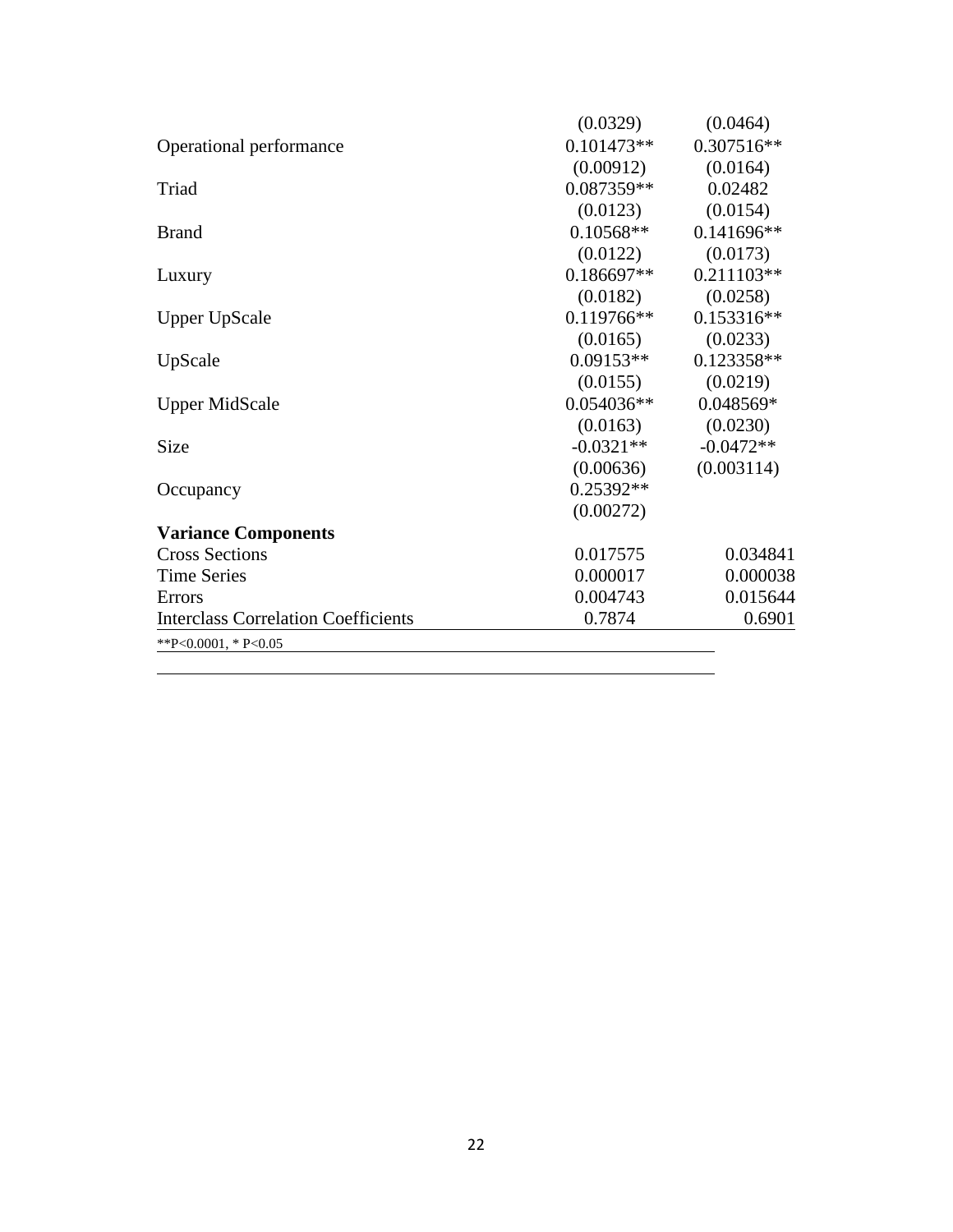We control for chain scale with the chain scale indicator coefficients showing decreasing ADRs by decreasing chain scale (midscale hotels being the reference chain scale). The Size variable, where Size is the natural log of the number of rooms, controls for hotel size. The model results strongly support hypotheses 1 through 3a and 3b.

We find support for our hypothesized main effects (H1, H2 and H3). In Table 4 ADR column, the  $0.101$  coefficient estimate ( $p<0.0001$ ) for GRI indicates that a 1-percent increase in operational performance is correlated with a 0.101-percent increase in ADR. We found a similar effect in terms of RevPAR where a 1-percent increase in GRI is correlated with a 0.308-percent increase in RevPAR. We also find support for our second hypothesis that branded outlets have higher ADR and RevPAR. The ADR ratio between the branded outlets and their non-branded counterparts is 1.115 ( $e^{0.106}$  =1.115) and RevPAR ratio 1.152 ( $e^{0.141696}$  = 1.152). There is evidence supporting H3. Table 4 shows that the Triad indicator variable has a coefficient estimate of 0.087 (p<0.0001) for the main effect of the triad structure in the model with ADR as the dependent variable, which means that triads have ADRs 1.091 times those of comparable dyads ( $e^{0.087}$  =1.091), after controlling for both operational performance and brand effects. As proposed we find no main effect of triad structure on RevPAR (p=0.106).

Our results reject the argument that higher prices are the only result of higher operational performance as argued by vertical agency. In other words, for the same level of operational performance, prices charged by service providers in a triad are higher than those charged by outlets in a dyadic relationship. Franchisees charge higher prices than their independent or corporate counterparts. As we hold operational performance constant, these price increases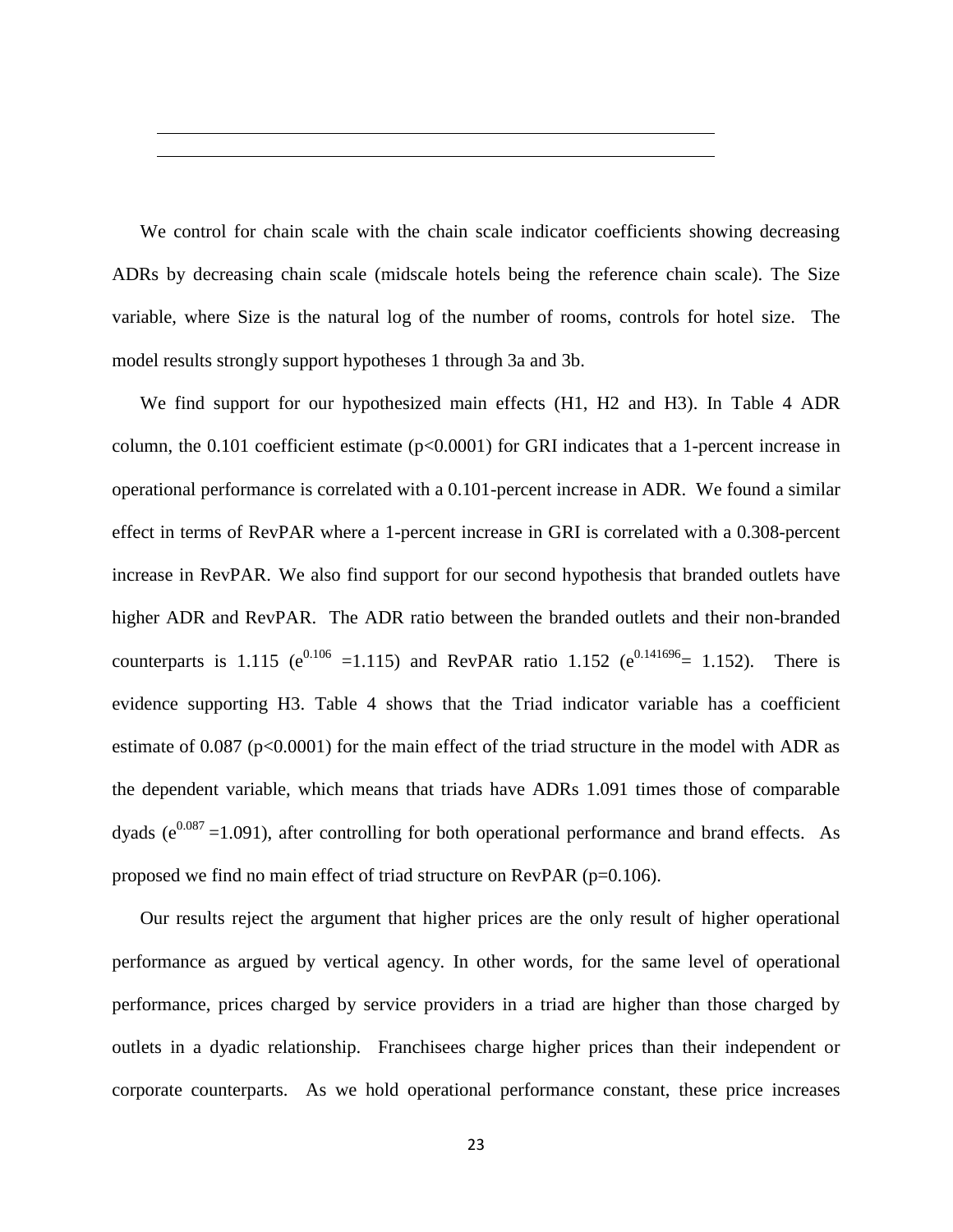cannot be attributed to higher levels of performance on the part of customers at franchised properties but consistent with free-riding on the brand as argued by horizontal agency.

The null effect concerning the relationship between triad and revenue further corroborates our claim that franchisees have incentive to free-ride on the brand under current revenue-based performance measures because they can free-ride without impacting overall performance at the outlet level. One possible explanation for this is that franchisees are able to use the brand to charge higher prices to their customers and not suffer disproportionality by incurring lower occupancy. This finding highlights the limitation of revenue based performance measures and the associated undesirable franchisee behavior at the outlet level. That is, when the third-party service provider controls pricing and the geographic dispersion limits effective monitoring as in a franchise service triad, the structural tensions result in free-riding on the brand by the franchisee.

#### **6. Conclusion**

Our data demonstrate that franchisee outlets charge higher prices than brand owned and operated ones but show similar revenue for the same level of operational performance. This suggests that the revenue based performance royalty in the franchise contract is not sufficient to deter free-riding. Though these higher prices may be the consequence of the organizational and incentive structures in place they do represent a form of brand freeriding, albeit one that may not be intentional on the part of the service provider. These findings are generalizable to other service triads that are characterized by variable pricing, shared brand affiliation and delegation of customer-facing functions. In this section we discuss the theoretical contributions and managerial implications of this study, then offer our thoughts on limitations and future research topics.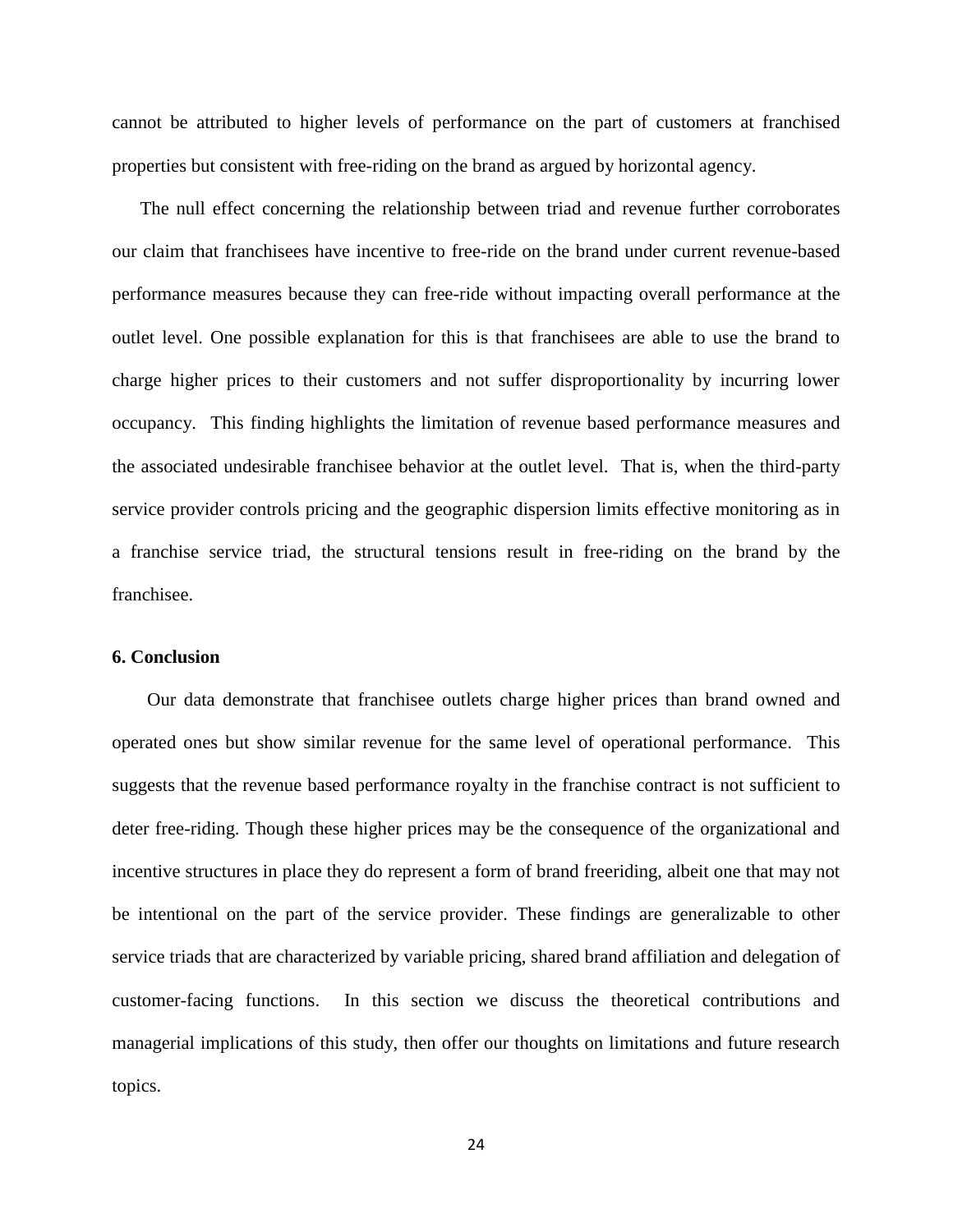## *6.1. Theoretical Contributions*

We contribute to the operations and supply chain management literature by advancing knowledge on key issues within triadic structure: pricing, brand equity and operational performance.

### *6.1.1. Variable Pricing in Service Triads*

In instances of downstream vertical integration or when contractual constraints related to pricing limit third-party providers or resellers, the corporation maintains pricing control. Other forms of distribution however allow for greater freedom regarding pricing at the local outlet. Franchising is one triad structure that allows service providers to set their own prices (Stewart and Davis 2005). Diverse sets of service industries including food service (e.g., McDonalds), commercial cleaning (e.g., Jani-King), hair services (e.g., Great Clips), tax preparation (e.g., H&R Block) and convenience stores (e.g., 7-Eleven) routinely run promotions such as bundling and discounting to maximize individual outlet profitability. In addition, information technology enables the application of dynamic pricing beyond the traditional examples of airlines and hotels. For example, Broadway shows have adopted variable pricing to drive financial performance (Healy 2014).

A better understanding of the implications of triad structure on pricing in these service settings has far reaching impact. Prior literature on triads has largely focused on T1, T2 and T3 types (see Table 1) excluding the contracted agent from the customer-facing pricing decision. This study is the first, to our knowledge, to examine customer-facing pricing by a third-party contracted agent in triads. Our findings are consistent with franchising literature that has demonstrated greater price dispersion in quick service franchising outlets relative to corporate owned businesses (Lafontaine 1999).

### *6.1.2. Brand Equity*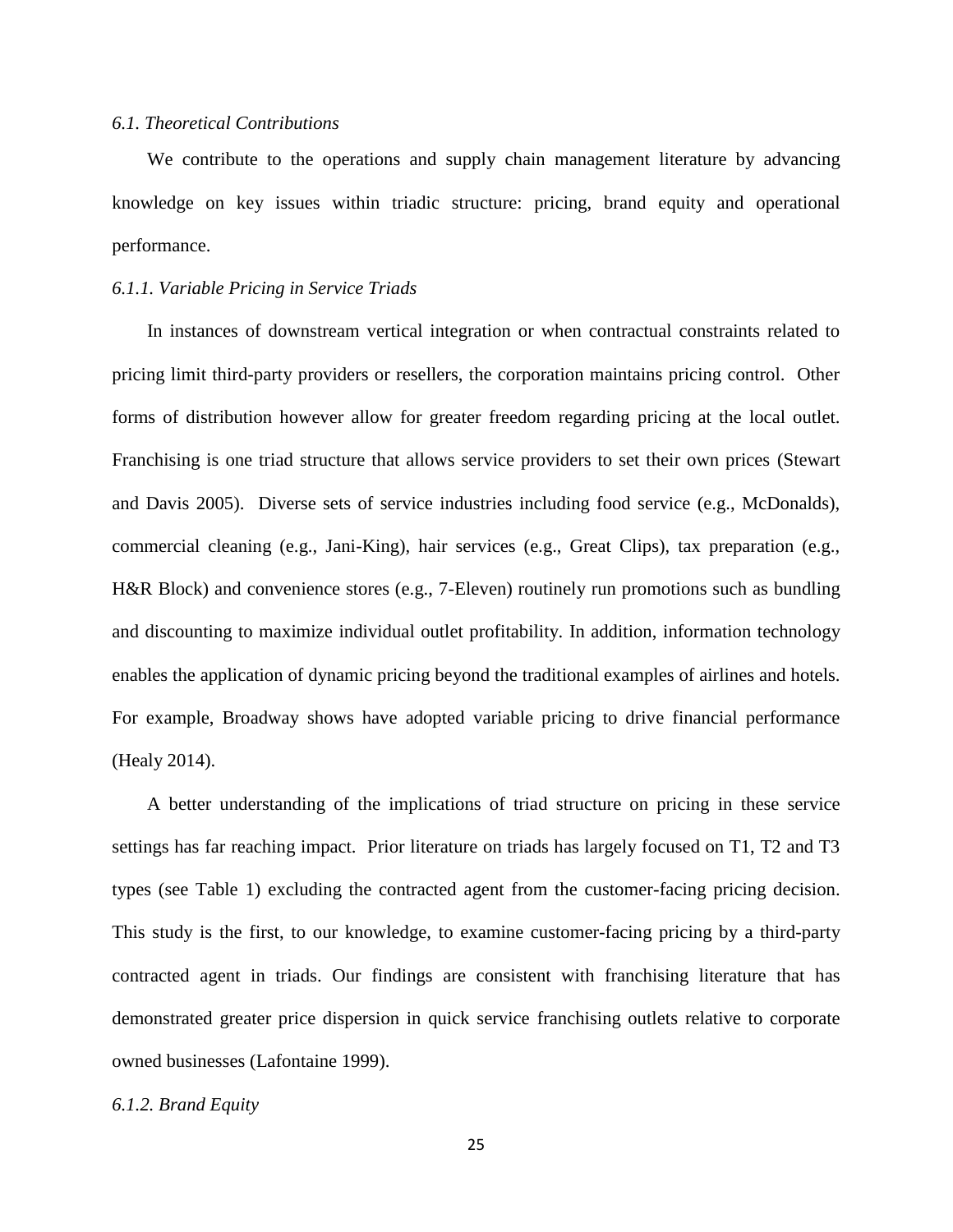Like Li and Choi (2009), we focus on the potential downside of the triad structure. Specifically, we examine the potential negative effects outsourcing may have on a critical and often ignored asset of the firm, brand equity. Prior research has demonstrated that chains with more valuable brand names are more vulnerable to free-riding (Michael 2000). One reason that companies including Chipotle and Starbucks have given for developing corporate rather than franchised outlets has been protecting brand equity. The choice, to operate as a dyad or triad, may depend on a brand's value in the marketplace. Though we do not explicitly measure brand equity, our work supports such an argument given that after controlling for operational performance franchised outlets charge higher prices coupled with no differences in revenue performance. Therefore studies that focus on overall performance of the service provider without controlling for operational performance metrics are likely to miss the potential negative influence such arrangements might have on brand equity.

# *6.1.3. Operational Performance*

We also add to the literature examining channel relationships and agency theory (see Fayezi, O'Loughlin, and Zutshi 2012 for review of agency theory in supply chain management) by examining the linkages between operational and financial performance. Work examining triads extends the principal-agent relationship past the usual principal-agent dyad to include other potential nodes, one of which is the customer. Researchers have argued that franchisees, as part of a branded chain, could free-ride on the brand and therefore lower quality and raise price, thus leading to lower levels of operational performance (Caves and Murphy 1976; Lafontaine and Shaw 2005). Though work examining these effects has looked at outcome measures including RevPAR and ADR as a proxy of operational performance, our data, that controls for operational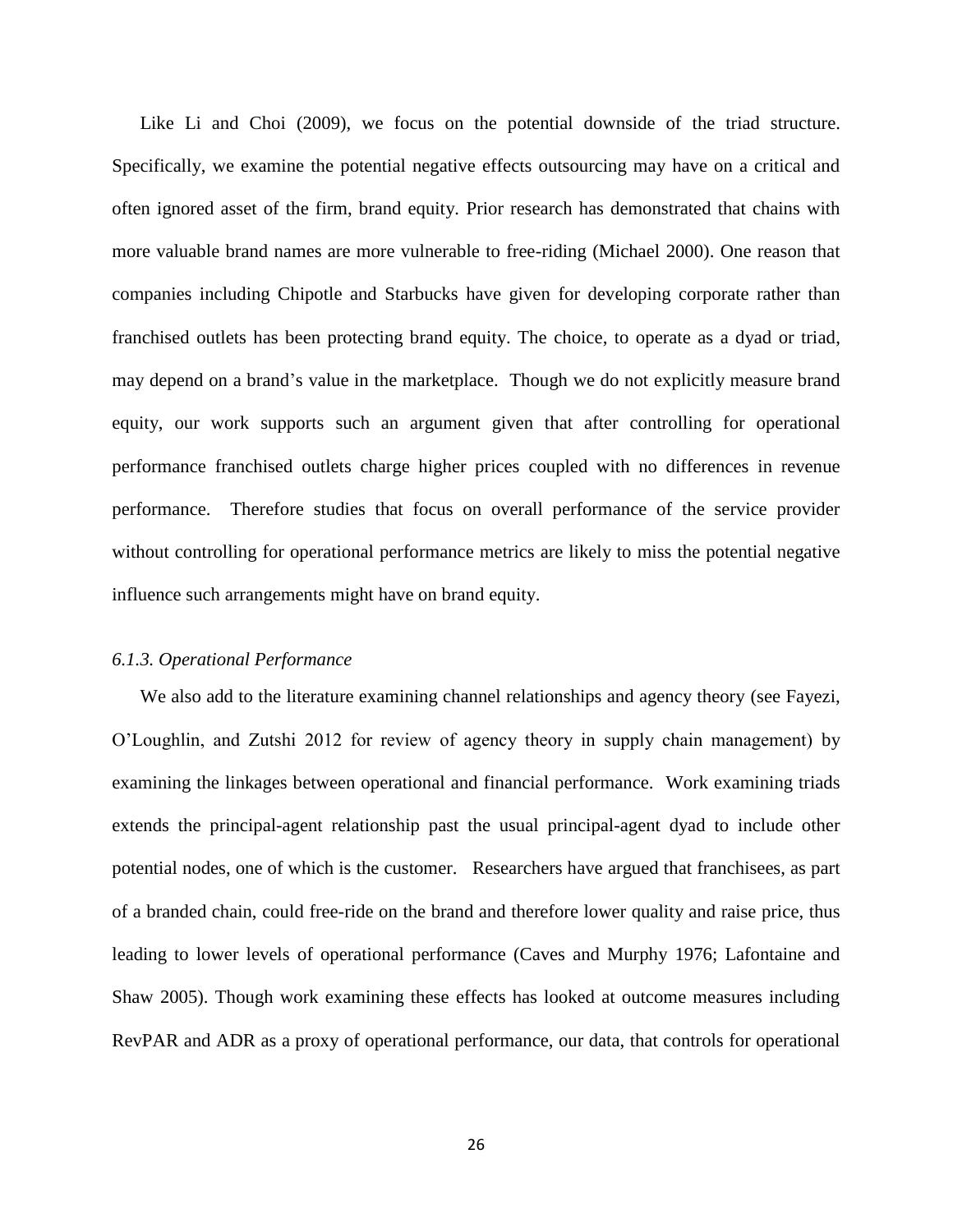performance while measuring financial performance, supports this agency argument related to free-riding.

## *6.2. Managerial Implications*

Our findings have several important managerial implications regarding incentive structures and contract design. We caution firms that are outsourcing frontline processes particularly to reexamine how well the service provider incentives align with building brand equity. Understanding how to align triad partners, including franchisees and their corporate counterparts, through alternative mechanisms such as brand identification holds promise. Such identification is clearly present in a system like Chick-fil-A that selects operators with similar values to the founder and intensively socializes them to internalize the brand and closely identify with franchisor management (Reichheld 2001; Berry 2000). Much like relational norms facilitate the investment in firm specific assets (Heide and John 1992) or control opportunism (Brown, Dev, and Lee 2000) such identification between franchisee and franchisor may have salutary benefits including pro social behavior (O'Reilly III and Chatman 1986) and loyalty (Adler and Adler 1988). The degree to which service provider identification with the corporate brand owner might serve to align interests and thus impact a service provider's behavior are interesting research questions for future work.

Our findings also provide guidance to brand managers looking to protect and build brand equity when outsourcing customer service. Specifically, close monitoring of the relationship between operational performance and pricing can offer clues to free-riding behavior. Monitoring operational performance by utilizing experts in the form of corporate audits or third party secret shoppers is expensive and often occurs infrequently. Utilizing crowd sourced online reviews and other social media metrics to monitor customer perception of operational performance at the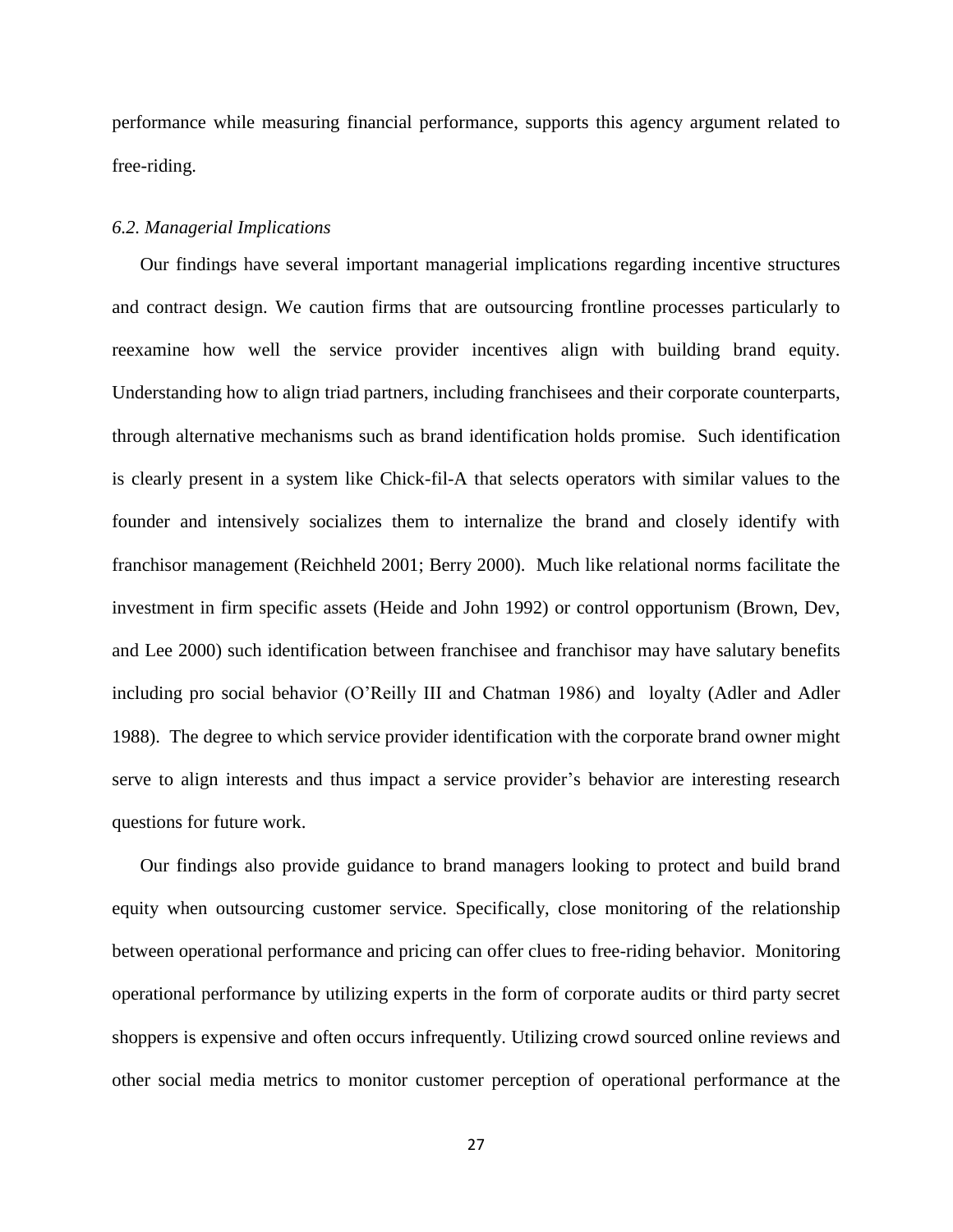outlet level may be one low cost solution. In addition to their low costs, online reviews have other potential benefits including their breadth and depth of coverage (Zhu and Zhang 2010; Luca 2011) and perceived trustworthiness (Bickart and Schindler 2001). Developing incentives for customers to respond to online reviews is one mechanism for improved monitoring. This may be especially important in locations that have low repeat business (airports, highway stops) or those that have superior locations and thus higher opportunities for brand free-riding. Managers must assess the impact of service outsourcing for different types of outlets or operators.

#### *6.3. Limitations and future research*

Several of the variables in our model present limitations. Even though we index performance measures to competitive sets, we acknowledge that there may be factors that influence an operating unit's financial performance that we did not capture in the model. We also use a proprietary algorithm, ReviewPro's aggregate review score, in our analysis. ReviewPro's aggregate review scores are used by their clients for benchmarking given hotels or hotel chains, to compare properties in a singular chain and to track operational performance over time. Given that this review score is used by over 10,000 hotels globally we feel it has considerable external validity. One limitation of using the ReviewPro's aggregate review score is that the data we obtained do not cover economy outlets. Our sample therefore consists of all chain scales except for economy. It is worth noting that economy outlets are predominantly franchised with very few corporate owned and operated outlets. Even with the exclusion of economy properties, we feel that the benefits of using the ReviewPro data outweigh its disadvantages.

Our dataset also suffers from selection bias given that hotel properties must opt in to the STR dataset. Pairing this up with customer satisfaction data provided by ReviewPro further reduces the dataset. The resulted cross-sectional sample consists of North American hotels, in 15 cities,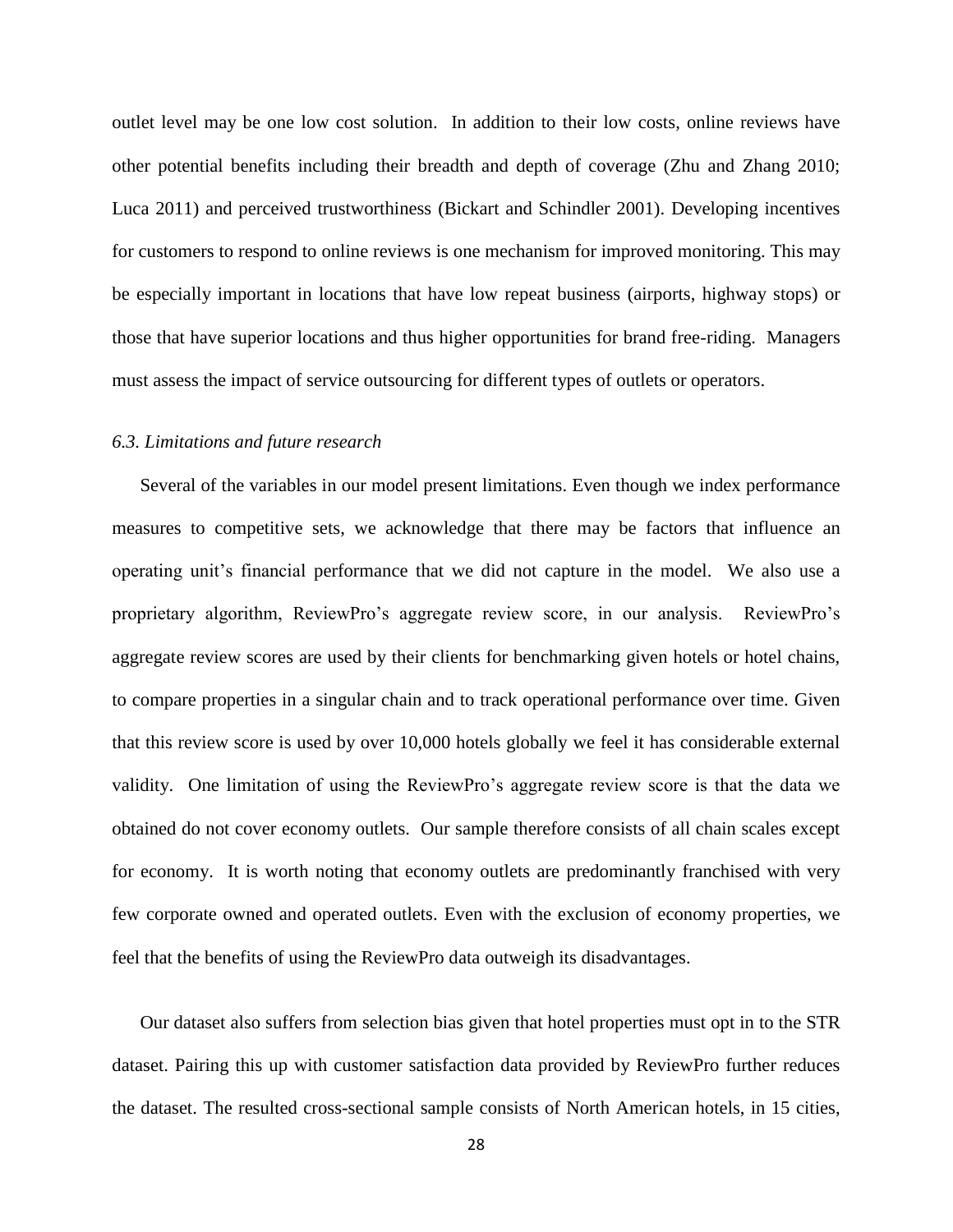in the midscale and higher segments. This limitation affects the representativeness of our sample and the inferences we can make from the results. This shows the trade-offs that are faced by researchers using paired data from company sources. Given the difficulty in obtaining and matching this type of data, we feel that any potential bias must be weighed against the potential contribution of the work. Although we do not have any reason to believe that such selection bias would alter our results, replication studies at a different time, in other countries and locales, and in other market segments provide fruitful avenues for future research .

Our study examined one major type of service triad, that of franchising, in the empirical context of the hotel industry. As we have argued, franchising is a highly prevalent form of distribution that exists in a broad spectrum of industries. Certain industry characteristics including access to capital, ability to geographically expand, and managerial and financial risk sharing may outweigh the negative consequences of loss of control on such factors and pricing. Given that advances in technology have increased the ability to monitor franchisees and social media provides real time assessment of operational performance data, the ability for franchisees to free-ride on brand equity may diminish in certain market segments over time. There are several directions that future research can take to further the understanding of the structure of service triads and business networks in general. We list three areas relevant to the composition, connectivity and characteristics of service triads.

First, future research can explore the implications of various types of service triads. Although service triads are the smallest structure in business networks (Choi and Wu 2009) their compositions are not uniform. For example, in addition to the franchisee owned and operated triads, there are triads composed of the franchisor, a professional management firm contracted by the franchisee who owns the real estate and the customer. This additional layer of outsourcing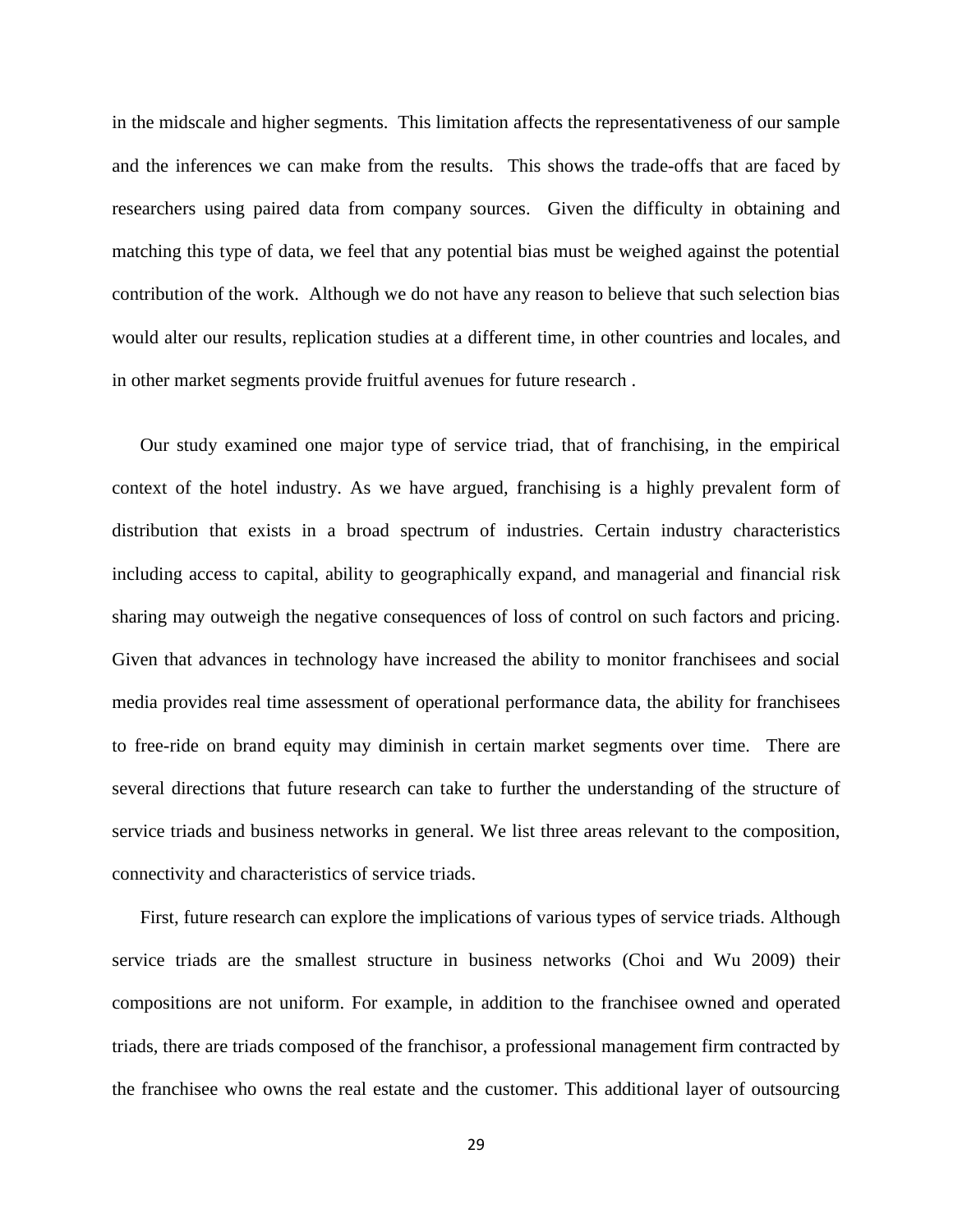creates new structural links that may impact the relationship between operational and financial performance. Cross-comparisons of various types of service triads will increase the understanding of service triad governance structure.

Second, many research opportunities exist at the connections of service triads. The links between the service provider and the outsourcing company are often many to one (or one to many), creating a network of organizations. For example, a firm could outsource services to a number of agents and in reverse a singular agent could work for several principals, thus resulting in a network of interconnected triads that could influence the behavior of partners. A service provider with multiple contracts with different buying organizations may be more inclined to take advantage of a singular brand given the lowered risks of losing any one contract. Future empirical research should try to expand the investigation. For example, is there a "negative spillover" effect on other franchisees resulting from some franchisee's excessive free-riding on the brand?

Triad relationships are also continually changing due to frequent firm turnover and rebranding. For example, a hotel franchise contract typically has an initial term of 15-20 years with renewal options. The actual duration of the contract depends on the trade-off decisions between stability and flexibility (Eyster and deRoos 2009). Our study offers suggestions on how to manage the structural complexity in franchising systems by leveraging publicly available perception data to monitor operational performance and inform the partner selection and rebranding decisions.

Lastly, examining the potential characteristics of the relationships could provide some insight into potential moderators of free-riding behavior. Transaction cost economics (TCE) (Williamson 1979) and the concept of asset specificity may provide some insight that would help

30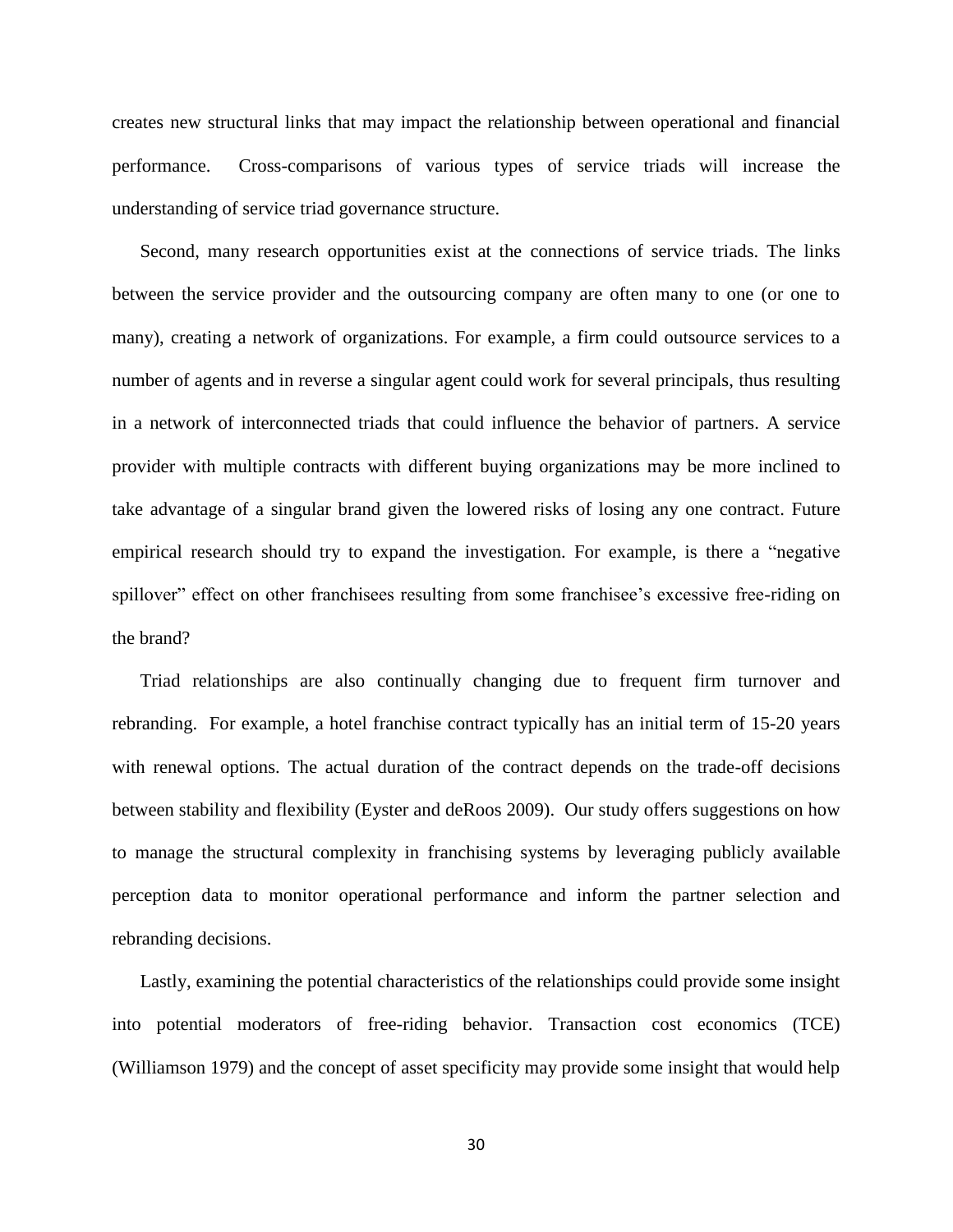enrich our understanding of triadic relationships. Asset specificity, or the degree to which an investment has more value to the relationship than if used for another purpose, may be an important moderator of such free-riding behavior. Hotel assets are relatively fungible across brands and therefore the service provider has the ability to switch brands while maintaining the value of the asset they are invested in. In the case of food service establishments firm specific assets or sunk costs related to trademarking and proprietary production equipment are very high. These firm specific assets can easily account for 70-90% of the initial costs (Dnes 1993). Additionally, franchisors almost always embed non-compete clauses in their contracts, eliminating the possibility for the franchisee to use the firm specific assets to profit from a similar business (Emerson 1994). Different industries or service relationships have different levels of asset specificity and therefore should be more or less suited to triads where customer service is outsourced. Work incorporating TCE into the service triad framework holds promise.

### **REFERENCES**

- Aaker, David A. 1991. *Managing Brand Equity: Capitalizing on the Value of a Brand Name*. New York: Free Press.
- Adler, Patricia A., and Peter Adler. 1988. "Intense Loyalty in Organizations: A Case Study of College Athletics." *Administrative Science Quarterly* 33 (3): 401–17.
- Apte, Uday M., and Richard O. Mason. 1995. "Global Disaggregation of Information-Intensive Services." *Management Science* 41 (7): 1250–62.
- Balakrishnan, Karthik, Usha Mohan, and Sridhar Seshadri. 2008. "Outsourcing of Front-End Business Processes: Quality, Information, and Customer Contact." *Journal of Operations Management* 26 (2): 288–302.
- Bergen, M., S. Dutta, and O.C. Walker Jr. 1992. "Agency Relationships in Marketing: A Review of the Implications and Applications of Agency and Related Theories." *The Journal of Marketing*, 1–24.
- Berger, Jonah, Alan T Sorensen, and Scott J Rasmussen. 2010. "Positive Effects of Negative Publicity: When Negative Reviews Increase Sales." *Marketing Science* 29 (5): 815–27.
- Berry, Leonard L. 2000. "Cultivating Service Brand Equity." *Journal of the Academy of Marketing Science* 28 (1): 128–37.
- Bickart, Barbara, and Robert M. Schindler. 2001. "Internet Forums as Influential Sources of Consumer Information." *Journal of Interactive Marketing* 15 (3): 31–40.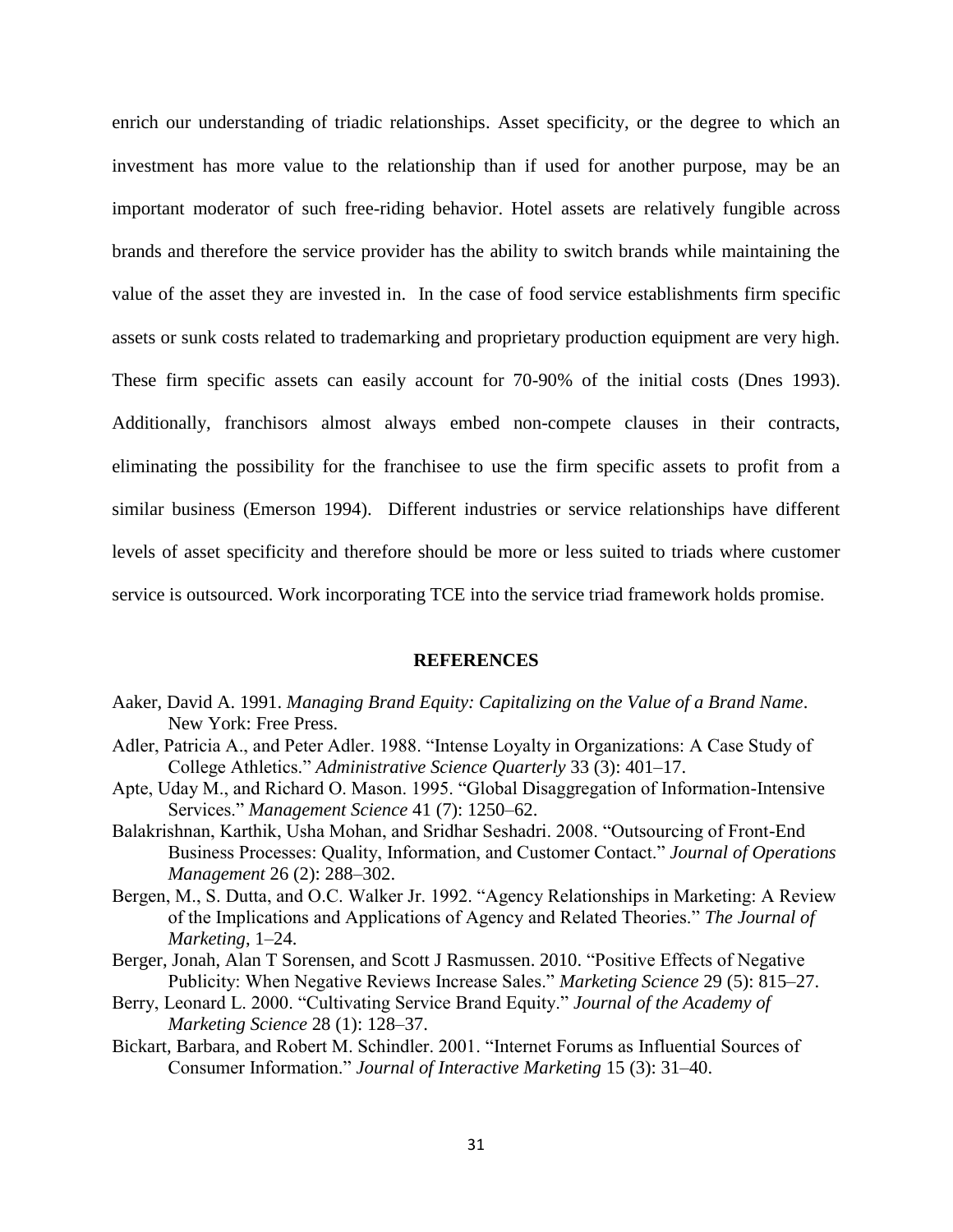- Brickley, James A., and Frederick H. Dark. 1987. "The Choice of Organizational Form: The Case of Franchising." *Journal of Financial Economics* 18 (2): 401–20.
- Brown, James R., Chekitan S. Dev, and Dong-Jin Lee. 2000. "Managing Marketing Channel Opportunism: The Efficacy of Alternative Governance Mechanisms." *The Journal of Marketing* 64 (2): 51–65.
- Caves, Richard E., and William F. Murphy II. 1976. "Franchising: Firms, Markets, and Intangible Assets." *Southern Economic Journal* 42 (4): 572–86.
- Census Bureau, US. 2010. "2007 Economic Census Franchise Report". US Census Bureau. http://www.census.gov/newsroom/releases/archives/economic\_census/cb10-141.html.
- Chase, Richard B. 1981. "The Customer Contact Approach to Services: Theoretical Bases and Practical Extensions." *Operations Research* 29 (4): 698–706.
- Chevalier, Judith A., and Dina Mayzlin. 2006. "The Effect of Word of Mouth on Sales: Online Book Reviews." *Journal of Marketing Research (JMR)* 43 (3): 345–54.
- Choi, Thomas Y., and Zhaohui Wu. 2008. "Triads in Supply Networks: Theorizing Buyer– supplier–supplier Relationships." *Journal of Supply Chain Management* 45 (1): 8–25.
- -. 2009. "Taking the Leap from Dyads to Triads: Buyer–supplier Relationships in Supply Networks." *Journal of Purchasing and Supply Management* 15 (4): 263–66.

Combs, James G, Steven C Michael, and Gary J Castrogiovanni. 2004. "Franchising: A Review and Avenues to Greater Theoretical Diversity." *Journal of Management* 30 (6): 907–31.

Darr, Eric D, Linda Argote, and Dennis Epple. 1995. "The Acquisition, Transfer, and Depreciation of Knowledge in Service Organizations: Productivity in Franchises." *Management Science* 41 (11): 1750–62.

- Dean, Alison M, and Al Rainnie. 2009. "Frontline Employees' Views on Organizational Factors That Affect the Delivery of Service Quality in Call Centers." *Journal of Services Marketing* 23: 326–37.
- deRoos, Jan A. 2010. "Hotel Management contracts—Past and Present." *Cornell Hospitality Quarterly* 51 (1): 68–80.
- Dnes, Antony W. 1993. "A Case-Study Analysis of Franchise Contracts." *The Journal of Legal Studies* 22 (2): 367–93. doi:10.2307/3085586.
- Dodds, William B, Kent B Monroe, and Dhruv Grewal. 1991. "Effects of Price, Brand, and Store Information on Buyers' Product Evaluations." *Journal of Marketing Research* 38 (August): 307–19.
- Emerson, Robert W. 1994. "Franchising Covenants Against Competition." *Iowa L. Rev.* 80: 1049.
- Eyster, J. J., and J. A. deRoos. 2009. *The Negotiation and Administration of Hotel Management Contracts*. Fourth. Ithaca, NY: Pearson Custom Publishing.
- Fayezi, Sajad, Andrew O'Loughlin, and Ambika Zutshi. 2012. "Agency Theory and Supply Chain Management: A Structured Literature Review." *Supply Chain Management: An International Journal* 17 (5): 556–70.
- Freedman, Matthew, and Renáta Kosová. 2012. "Agency and Compensation: Evidence from the Hotel Industry." *Journal of Law, Economics and Organization* Forthcoming.
- Friedman, Thomas L. 2002. "The World Is Flat: A Brief History of the Twenty-First Century." *World* 5: 15.
- Ghose, Anindya, Panagiotis G. Ipeirotis, and Beibei Li. 2010. "Designing Ranking Systems for Hotels on Travel Search Engines to Enhance User Experience." In *ICIS*, edited by Rajiv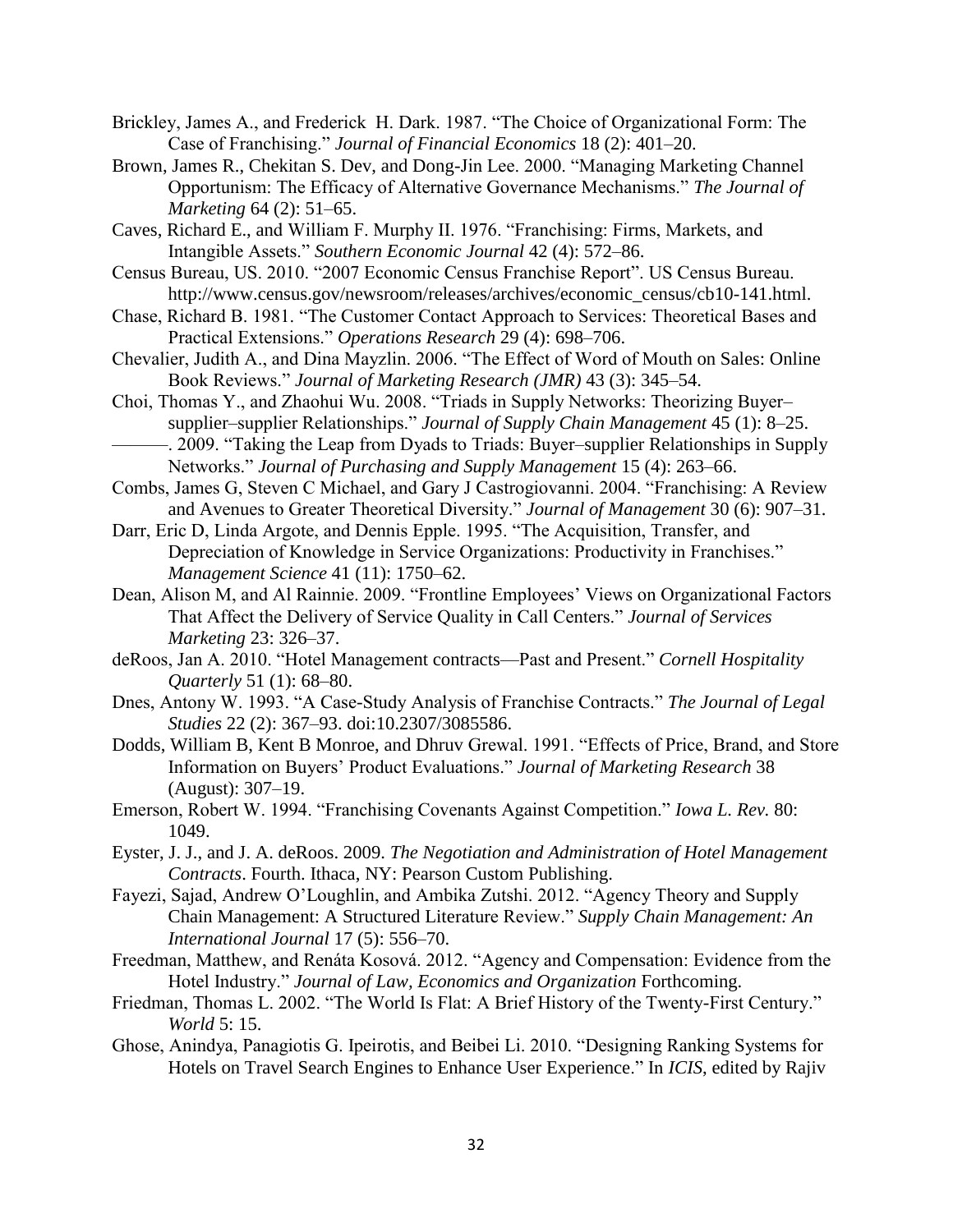Sabherwal and Mary Sumner, 113. Association for Information Systems. http://dblp.unitrier.de/db/conf/icis/icis2010.html#GhoseIL10.

- Godes, David, and Dina Mayzlin. 2004. "Using Online Conversations to Study Word-of-Mouth Communication." *Marketing Science* 23 (4): 545–60.
- Handley, Sean M., and W.C. Jr. Benton. 2012. "The Influence of Exchange Hazards and Power on Opportunism in Outsourcing Relationships." *Journal of Operations Management* 30  $(1): 55-68.$
- Healy, Patrick. 2014. "Ticket Pricing Puts 'Lion King' Atop Broadway's Circle of Life." *New York Times*, March 17, New York edition, sec. A1.
- Heide, Jan B., and George John. 1992. "Do Norms Matter in Marketing Relationships?" *The Journal of Marketing* 56 (2): 32–44.
- Houser, Daniel, and John Wooders. 2006. "Reputation in Auctions: Theory, and Evidence from eBay." *Journal of Economics & Management Strategy* 15 (2): 353–69.
- Karmarkar, Uday. 2004. "Will You Survive the Services Revolution?" *Harvard Business Review*, 100–107.
- Klein, Benjamin, and Keith B Leffler. 1981. "The Role of Market Forces in Assuring Contractual Performance." *The Journal of Political Economy* 89 (4): 615–41.
- Krueger, Alan B. 1991. "Ownership, Agency, and Wages: An Examination of Franchising in the Fast Food Industry." *The Quarterly Journal of Economics* 106 (1): 75–101.
- Kuksov, Dmitri, and Ying Xie. 2010. "Pricing, Frills, and Customer Ratings." *Marketing Science* 29 (5): 925–43.
- Lafontaine, Francine. 1999. "Franchising versus Corporate Ownership: The Effect on Price Dispersion." *Journal of Business Venturing* 14 (1): 17–34.
- Lafontaine, Francine, and Kathryn L. Shaw. 2005a. "Targeting Managerial Control: Evidence from Franchising." *The Rand Journal of Economics* 36 (1): 131–50.
	- ———. 2005b. "Targeting Managerial Control: Evidence from Franchising." *RAND Journal of Economics*, 131–50.
- Li, Mei, and Thomas Y. Choi. 2009. "Triads in Services Outsourcing: Bridge, Bridge Decay and Bridge Transfer." *Journal of Supply Chain Management* 45 (3): 27–39. General OneFile.
- Luca, Michael. 2011. "Reviews, Reputation, and Revenue: The Case of Yelp.com." *Working Papers -- Harvard Business School Division of Research*, September, 2–39.
- Lucking-Reiley, David, Doug Bryan, Naghi Prasad, and Daniel Reeves. 2007. "Pennies from Ebay: The Determinants of Price in Online Auctions\*." *The Journal of Industrial Economics* 55 (2): 223–33.
- Luo, Xueming. 2009. "Quantifying the Long-Term Impact of Negative Word of Mouth on Cash Flows and StockPrices." *Marketing Science* 28 (1): 148–65.
- Mathewson, G Frank, and Ralph A Winter. 1985. "The Economics of Franchise Contracts." *Journal of Law and Economics* 28 (3): 503–26.
- Melnik, Mikhail I, and James Alm. 2002a. "Does a Seller's Ecommerce Reputation Matter? Evidence from Ebay Auctions." *The Journal of Industrial Economics* 50 (3): 337–49. -. 2002b. "Does a Seller's Ecommerce Reputation Matter? Evidence from Ebay
	- Auctions." *The Journal of Industrial Economics* 50 (3): 337–49.
- Melnyk, Steven A, Douglas M Stewart, and Morgan Swink. 2004. "Metrics and Performance Measurement in Operations Management: Dealing with the Metrics Maze." *Journal of Operations Management* 22 (3): 209–18. doi:10.1016/j.jom.2004.01.004.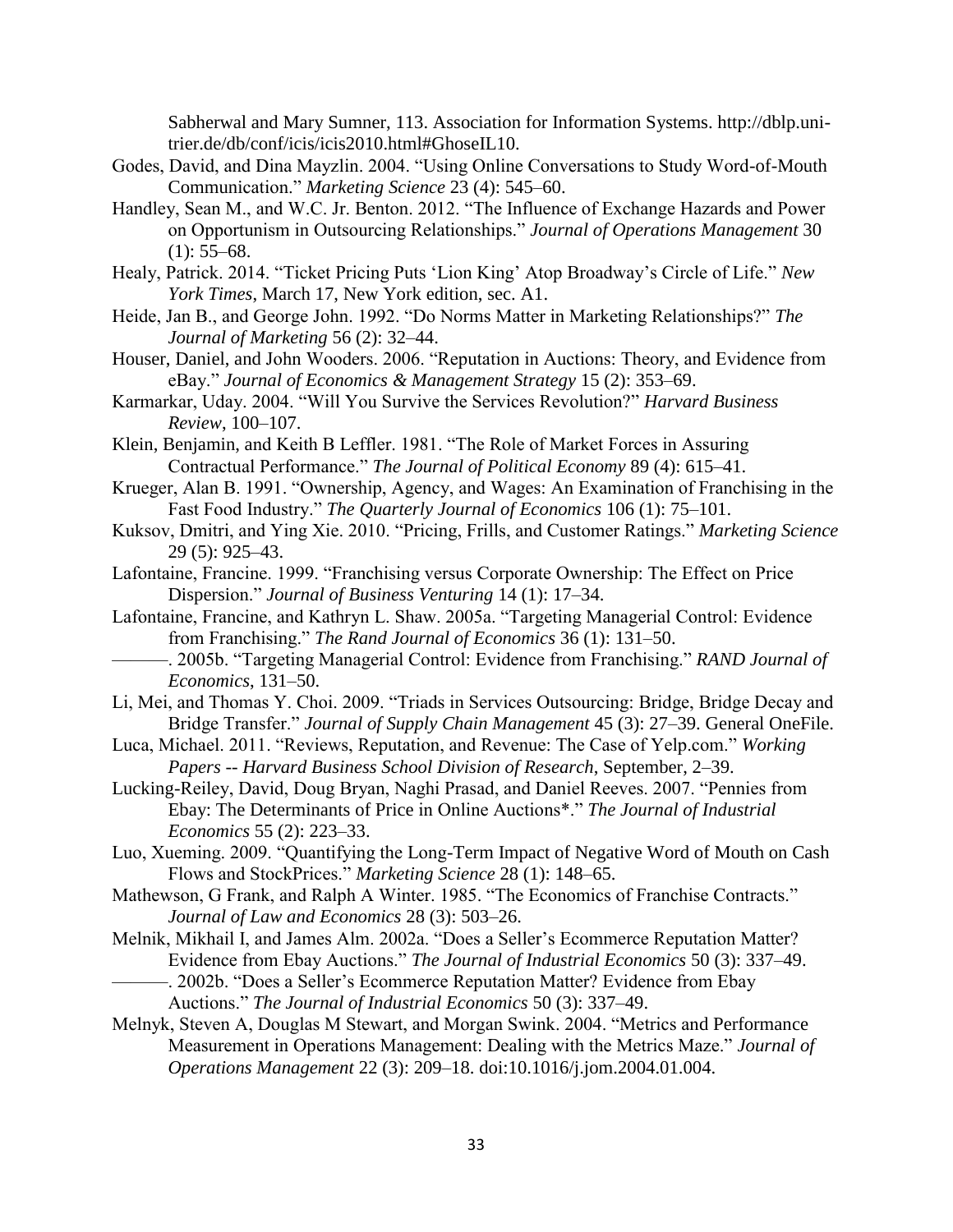- Metters, Richard, and Vicente Vargas. 2000. "A Typology of de-Coupling Strategies in Mixed Services." *Journal of Operations Management* 18 (6): 663–82.
- Michael, Steven C. 2000. "The Effect of Organizational Form on Quality: The Case of Franchising." *Journal of Economic Behavior & Organization* 43 (3): 295–318. ———. 2002. "Can a Franchise Chain Coordinate?" *Journal of Business Venturing* 17 (4): 325– 41.
- Milgrom, Paul, and John Roberts. 1986. "Price and Advertising Signals of Product Quality." *The Journal of Political Economy* 94 (4): 796–821.
- Morgan, Neil A., Anna Kaleka, and Richard A. Gooner. 2007. "Focal Supplier Opportunism in Supermarket Retailer Category Management." *Journal of Operations Management* 25 (2): 512–27.
- Murray, Keith B. 1991. "A Test of Services Marketing Theory: Consumer Information Acquisition Activities." *Journal of Marketing* 55 (1): 10.
- Murray, Keith B., and John L. Schlacter. 1990. "The Impact of Services versus Goods on Consumers' Assessment of Perceived Risk and Variability." *Journal of the Academy of Marketing Science* 18 (1): 51–65.
- Niranjan, T.T., and Bhimaraya A Metri. 2008. "Client-Vendor-End User Triad: A Service Quality Model for IS/ITES Outsourcing." *Journal of Services Research* 8 (1): 123–38.
- O'Reilly III, Charles A., and Jennifer Chatman. 1986. "Organizational Commitment and Psychological Attachment: The Effects of Compliance, Identification, and Internalization on Prosocial Behavior." *Journal of Applied Psychology* 71 (3): 492–99.
- Parasuraman, A., Valarie A. Zeithaml, and Leonard L. Berry. 1985. "A Conceptual Model of Service Quality and Its Implications for Future Research." *Journal of Marketing* 49 (4): 41. doi:10.2307/1251430.
- Plambeck, Erica L., and Terry A. Taylor. 2005. "Sell the Plant? The Impact of Contract Manufacturing on Innovation, Capacity, and Profitability." *Management Science* 51: 133–50.
- Quinn, Barry. 1999. "Control and Support in an International Franchise Network." *International Marketing Review* 16 (4/5): 345–62.
- Rao, Akshay R, and Kent B Monroe. 1989. "The Effect of Price, Brand Name, and Store Name on Buyers' Perceptions of Product Quality: An Integrative Review." *Journal of Marketing Research*, 351–57.
- Reichheld, Frederick F. 2001. "Lead for Loyalty." *Harvard Business Review* 79 (7): 76.
- Ren, Z. Justin, and Yong-Pin Zhou. 2008. "Call Center Outsourcing: Coordinating Staffing Level and Service Quality." *Management Science* 54 (2): 369–83.
- Resnick, Paul, R. Zeckhauser, J. Swanson, and K. Lockwood. 2006. "The Value of Reputation on eBay: A Controlled Experiment." *Experimental Economics* 9 (2): 79–101.
- Resnick, Paul, and Richard Zeckhauser. 2002. "Trust among Strangers in Internet Transactions: Empirical Analysis of eBay' S Reputation System." *Advances in Applied Microeconomics* 11 (October): 127–57.
- Rossetti, C.L., and T.Y. Choi. 2008. "Supply Management under High Goal Incongruence: An Empirical Examination of Disintermediation in the Aerospace Supply Chain." *Decision Sciences* 39 (3): 507–40.
- Selviaridis, Kostas, and Martin Spring. 2010. "The Dynamics of Business Service Exchanges: Insights from Logistics Outsourcing." *Journal of Purchasing and Supply Management* 16 (3): 171–84.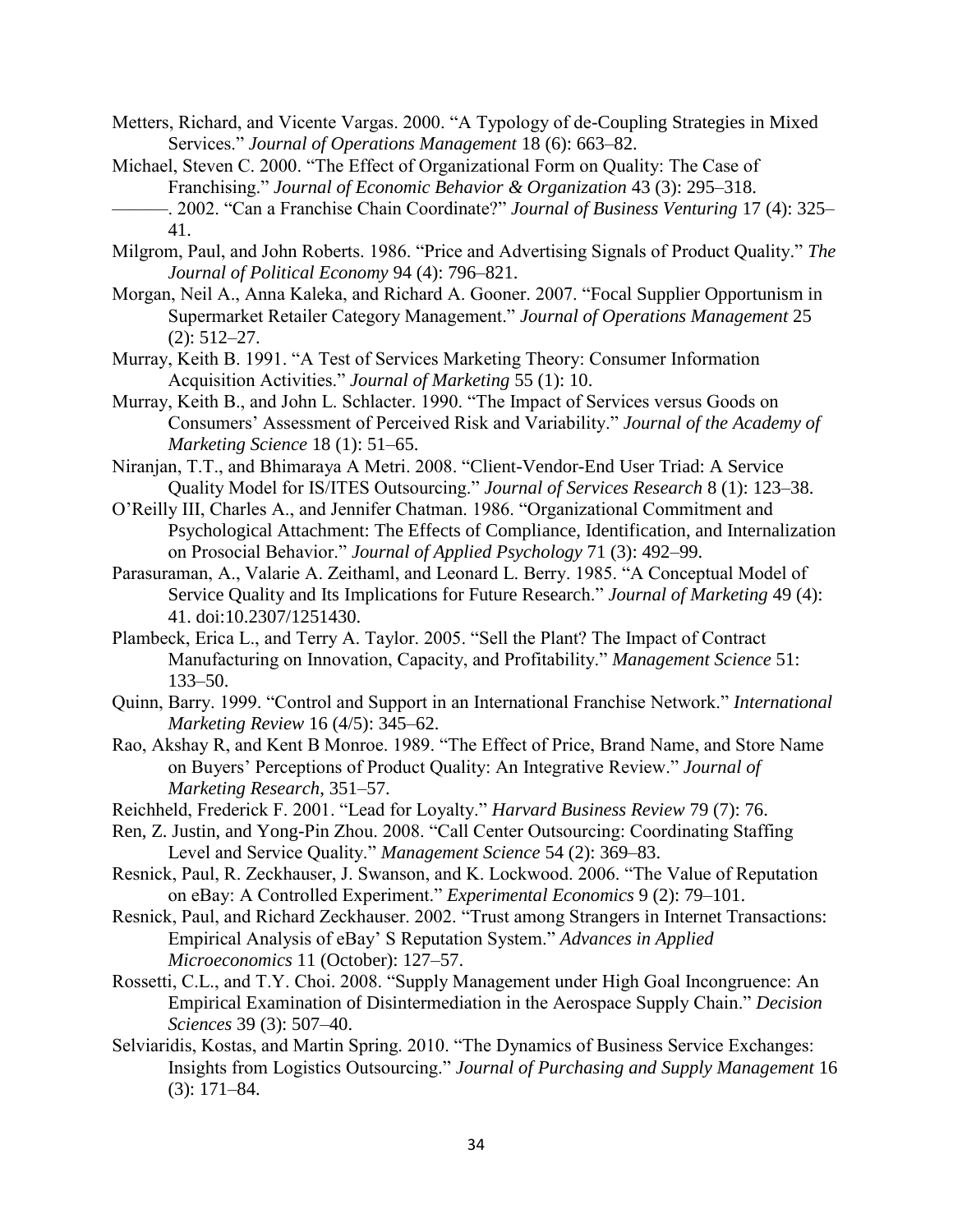- Shane, Scott A. 1998. "Explaining the Distribution of Franchised and Company-Owned Outlets in Franchise Systems." *Journal of Management* 24 (6): 717–39.
- Standifird, Stephen S. 2001. "Reputation and E-Commerce: eBay Auctions and the Asymmetrical Impact of Positive and Negative Ratings." *Journal of Management* 27 (3): 279–95.
- Stank, Theodore P, Thomas J Goldsby, and Shawnee K Vickery. 1999. "Effect of Service Supplier Performance on Satisfaction and Loyalty of Store Managers in the Fast Food Industry." *Journal of Operations Management* 17 (4): 429–47. doi:10.1016/S0272- 6963(98)00052-7.
- Stewart, Hayden, and David E Davis. 2005. "Price Dispersion and Accessibility: A Case Study of Fast Food." *Southern Economic Journal*, 784–99.
- Tirole, Jean. 1988. *The Theory of Industrial Organization: Jean Tirole*. MIT press.
- Tirunillai, Seshadri, and Gerard J Tellis. 2012. "Does Chatter Really Matter? Dynamics of User-Generated Content and Stock Performance." *Marketing Science* 31 (2): 198–215.
- Trusov, Michael, Randolph E Bucklin, and Koen Pauwels. 2009. "Effects of Word-of-Mouth Versus Traditional Marketing: Findings from an Internet Social Networking Site." *Journal of Marketing* 73 (5): 90–102.
- Van der Valk, Wendy, and Jos van Iwaarden. 2011. "Monitoring in Service Triads Consisting of Buyers, Subcontractors and End Customers." *Special Issue of Best Papers of the 19th Annual IPSERA Conference 2010* 17 (3): 198–206.
- Van der Valk, Wendy, Finn Wynstra, and Björn Axelsson. 2009. "Effective Buyer-Supplier Interaction Patterns in Ongoing Service Exchange." *International Journal of Operations & Production Management* 29 (8): 807–33.
- Villanueva, Julian, Shijin Yoo, and Dominique M Hanssens. 2008. "The Impact of Marketing-Induced Versus Word-of-Mouth Customer Acquisition on Customer Equity Growth." *Journal of Marketing Research (JMR)* 45 (1): 48–59.
- Williamson, Oliver E. 1979. "Transaction-Cost Economics: The Governance of Contractual Relations." *The Journal of Law and Economics* 22 (2): 233.
- Wynstra, Finn, Björn Axelsson, and Wendy van der Valk. 2006. "An Application-Based Classification to Understand Buyer-Supplier Interaction in Business Services." *International Journal of Service Industry Management* 17 (5): 474–96.
- Zhu, Feng, and Xiaoquan (Michael) Zhang. 2010. "Impact of Online Consumer Reviews on Sales: The Moderating Role of Product and Consumer Characteristics." *Journal of Marketing* 74 (2): 133–48.
- Zsidisin, G.A., and L.M. Ellram. 2003. "An Agency Theory Investigation of Supply Risk Management." *Journal of Supply Chain Management* 39 (3): 15–27.

 $\overline{a}$ 

<sup>i</sup>RevPAR (Revenue Per Available Room) is the total guest room revenue divided by the total number of available rooms. RevPAR differs from ADR because RevPAR is affected by the